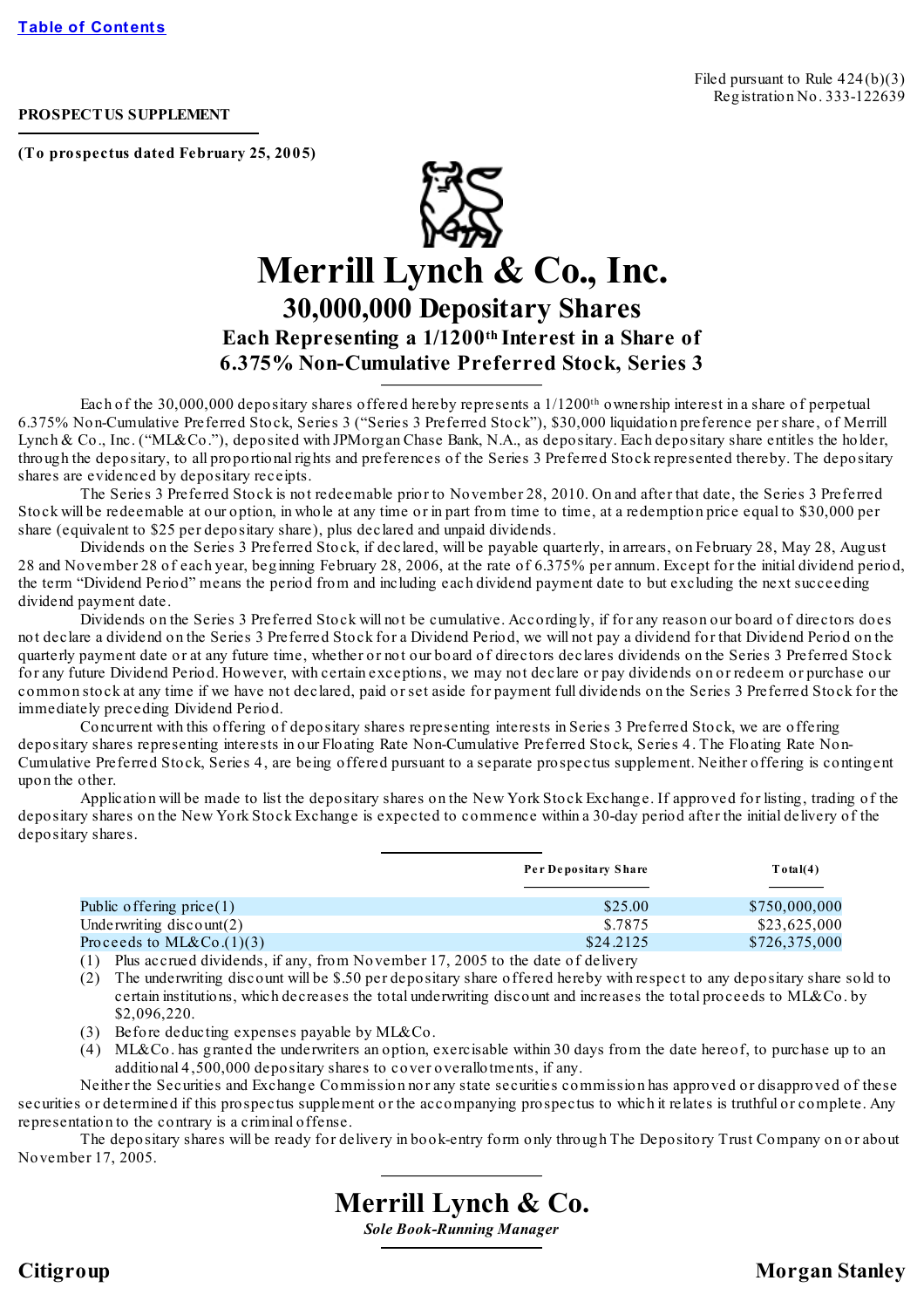**UBS Investment Bank Wachovia Securities Banc of America Securities LLC Deutsche Bank Securities Goldman, Sachs & Co. JPMorgan**

The date of this prospectus supplement is November 9, 2005.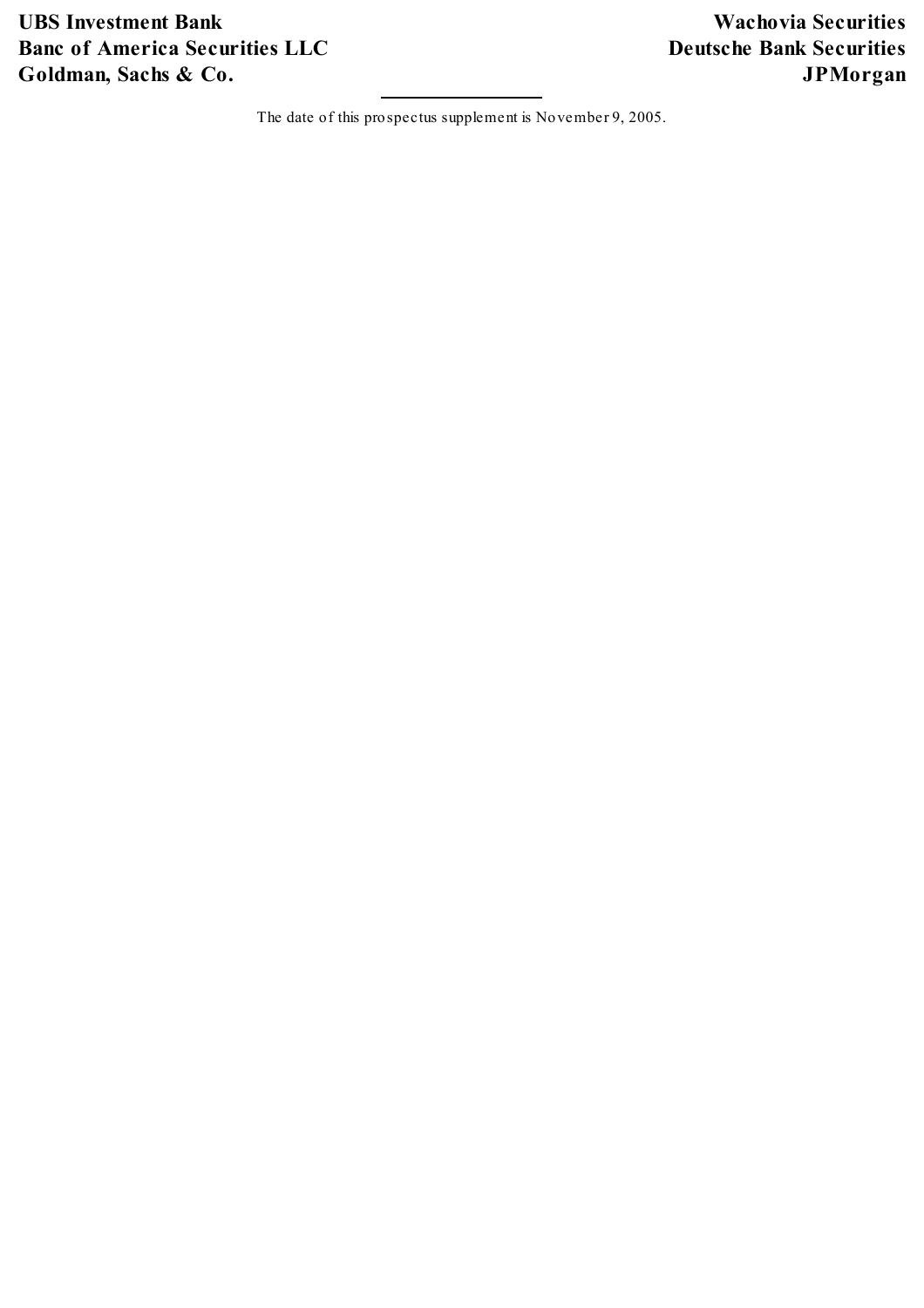### **TABLE OF CONTENTS**

#### **Prospectus Supplement**

<span id="page-2-0"></span>

| <b>SUMMARY OF TERMS</b><br>DESCRIPTION OF THE SERIES 3 PREFERRED STOCK<br>DESCRIPTION OF THE DEPOSITARY SHARES<br>UNITED STATES FEDERAL INCOME TAX CONSEQUENCES<br>WHERE YOU CAN FIND MORE INFORMATION<br><b>UNDERWRITING</b> | $S-3$<br>$S-6$<br>$S-12$<br>$S-15$<br>$S-19$<br>$S-20$ |
|-------------------------------------------------------------------------------------------------------------------------------------------------------------------------------------------------------------------------------|--------------------------------------------------------|
| <b>VALIDITY OF THE SECURITIES</b><br><b>EXPERTS</b>                                                                                                                                                                           | $S-23$<br>$S-23$                                       |
| Prospectus                                                                                                                                                                                                                    |                                                        |
|                                                                                                                                                                                                                               |                                                        |
| Merrill Lynch $& Co., Inc$<br>Use of Proceeds                                                                                                                                                                                 | $\overline{c}$                                         |
| Ratio of Earnings to Fixed Charges and Ratio of Earnings to Combined Fixed Charges and Preferred Stock Dividends<br>The Securities                                                                                            | 3<br>3                                                 |
| Description of Debt Securities                                                                                                                                                                                                | 4                                                      |
| Description of Debt Warrants                                                                                                                                                                                                  | 15                                                     |
| Description of Currency Warrants                                                                                                                                                                                              | 17                                                     |
| Description of Index Warrants                                                                                                                                                                                                 | 18                                                     |
| Description of Preferred Stock                                                                                                                                                                                                | 24                                                     |
| Description of Depositary Shares                                                                                                                                                                                              | 29                                                     |
| Description of Preferred Stock Warrants                                                                                                                                                                                       | 33                                                     |
| Description of Common Stock                                                                                                                                                                                                   | 35<br>38                                               |
| Description of Common Stock Warrants<br>Plan of Distribution                                                                                                                                                                  | 41                                                     |
| Where You Can Find More Information                                                                                                                                                                                           | 42                                                     |
| Incorporation of Information We File With the SEC                                                                                                                                                                             | 42                                                     |
| Experts                                                                                                                                                                                                                       | 43                                                     |

You should rely only on the information contained or incorporated by reference in this prospectus supplement and the accompanying prospectus. Neither we nor the underwriters have authorized any other person to provide you with different or additional information. If anyone provides you with different or additional information, you should not rely on it. Neither we nor the underwriters are making an offer to sell these securities in any jurisdiction where the offer or sale is not permitted. You should not assume that the information contained or incorporated by reference in this prospectus supplement and the accompanying prospectus is accurate as of any date other than the date on the cover of this prospectus supplement.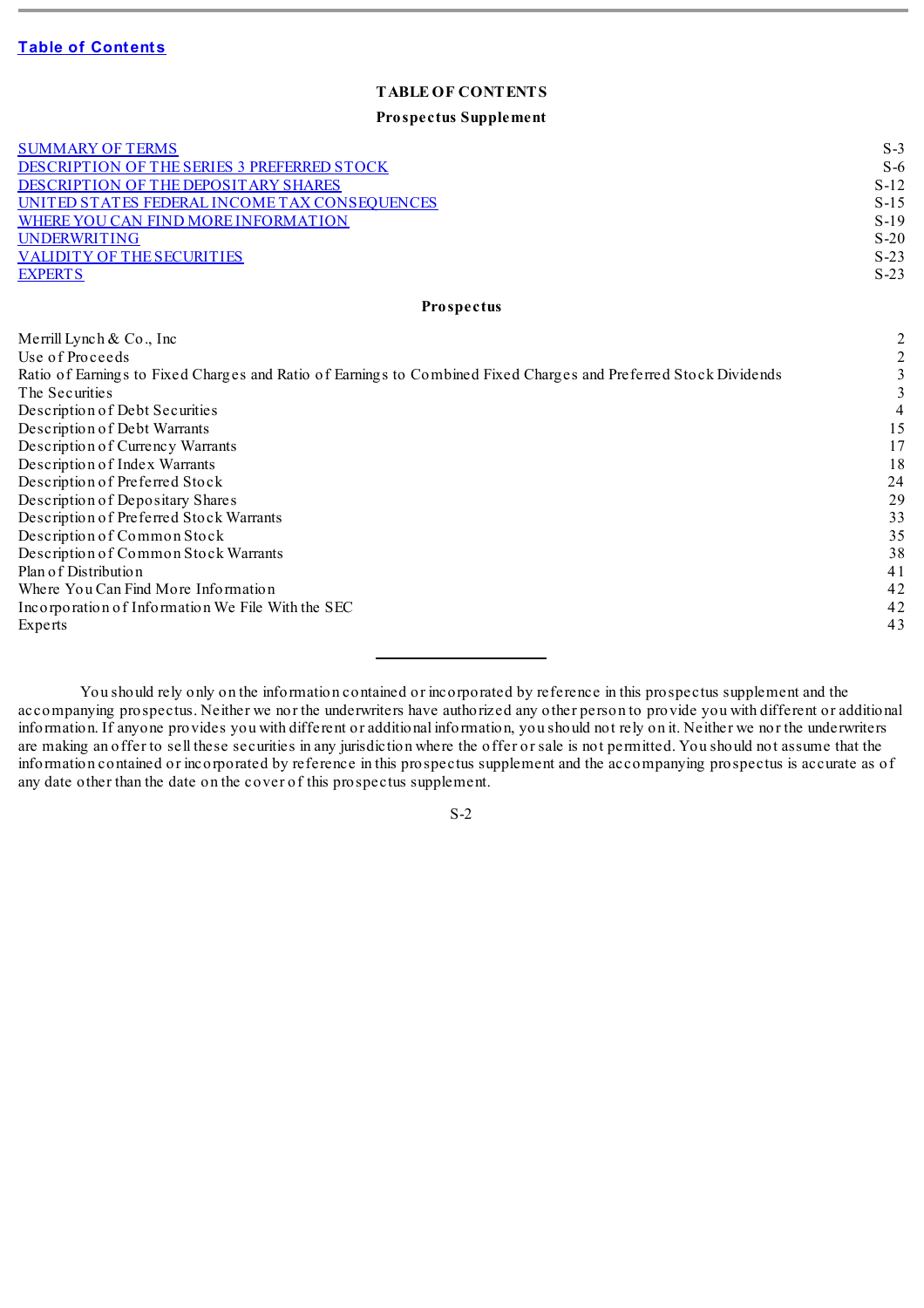### **SUMMARY OF TERMS**

<span id="page-3-0"></span>This summary highlights the principal terms of the Series 3 Preferred Stock and the depositary shares. It does not contain all of the information that you need to consider in making your investment decision. To understand all of the terms of the offering of the Series 3 Preferred Stock and the depositary shares, you should read carefully this prospectus supplement and the accompanying prospectus.

Securities offered 30,000,000 depositary shares each representing a 1/1200<sup>th</sup> interest in a share of perpetual 6.375% Non-Cumulative Preferred Stock, Series 3, \$1.00 par value, with a liquidation preference of \$30,000 per share (equivalent to \$25 per depositary share) of Merrill Lynch & Co., Inc., which we refer to as "ML&Co." Each holder of a depositary share will be entitled, through the depositary in proportion to the applicable fraction of a share of the Series 3 Preferred Stock represented by such depositary share, to all the rights and preferences of the Series 3 Preferred Stock represented thereby (including dividend, voting, redemption and liquidation rights).

Dividends Non-cumulative dividends at the rate of 6.375% per annum, payable quarterly in arrears.

Dividends on the Series 3 Preferred Stock will not be cumulative. Accordingly, if for any reason our board of directors does not declare a dividend on the Series 3 Preferred Stock for a Dividend Period, we will not pay a dividend for that Dividend Period on the quarterly payment date or at any future time, whether or not our board of directors declares dividends on the Series 3 Preferred Stock for any future Dividend Period.

We may not, at any time, declare or pay dividends on, make distributions with respect to, or redeem, purchase or acquire, or make a liquidation payment with respect to, any of our common stock or any other of our stock ranking as to dividends or distribution of assets junior to the Series 3 Preferred Stock, unless full dividends on all outstanding shares of Series 3 Preferred Stock have been declared or paid or set aside for payment for the immediately preceding Dividend Period (except for (x) dividends or distributions paid in shares of, or options, warrants or rights to subscribe for or purchase shares of, our common stock or other of our capitalstock ranking junior to the Series 3 Preferred Stock as to dividends and distribution of assets upon dissolution, liquidation or winding up of ML&Co., (y) redemptions or purchases of any rights pursuant to our Rights Agreement or by conversion or exchange for our capitalstock ranking junior to the Series 3 Preferred Stock as to dividends and distribution of assets upon dissolution, liquidation or winding up of ML&Co. and (z) purchases by us or our affiliates in connection with transactions effected by or for the account of customers of ML&Co. or customers of any of our subsidiaries or in connection with the distribution or trading of such capital stock).

We may not declare or pay dividends on, make distributions with respect to, or redeem, purchase or acquire (except for purchases by us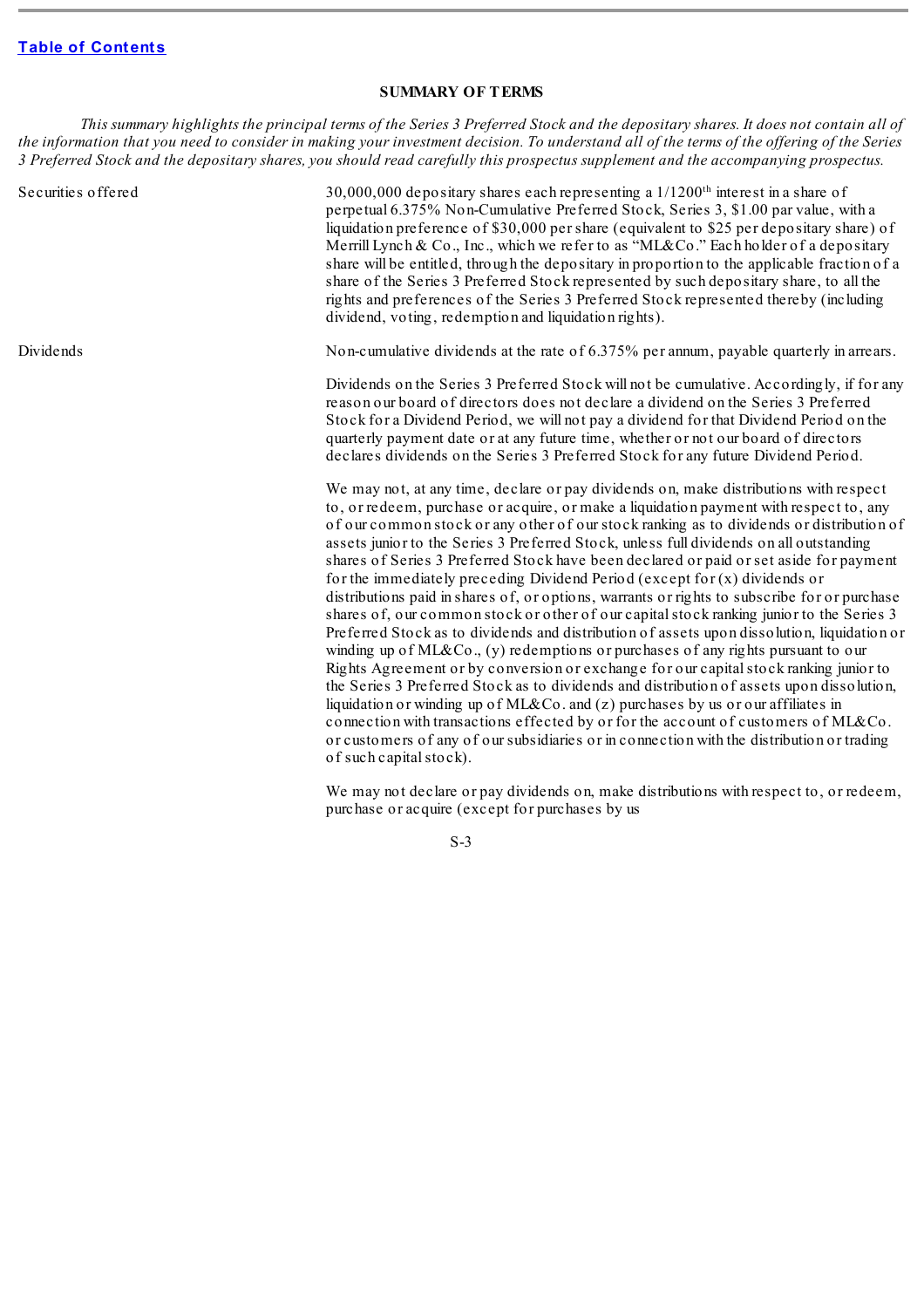<u> Tanzania (h. 1878).</u>

|                    | or our affiliates in connection with transactions effected by or for the account of<br>customers of ML&Co. or customers of any of our subsidiaries or in connection with the<br>distribution or trading of such stock), or make a liquidation payment with respect to, any<br>of our preferred stock or any other of our stock ranking as to dividends or distribution of<br>assets equal with the Series 3 Preferred Stock, unless, for such Dividend Period, full or<br>pro rata dividends on all outstanding shares of Series 3 Preferred Stock have been<br>declared, paid or set aside for payment.                                                         |
|--------------------|------------------------------------------------------------------------------------------------------------------------------------------------------------------------------------------------------------------------------------------------------------------------------------------------------------------------------------------------------------------------------------------------------------------------------------------------------------------------------------------------------------------------------------------------------------------------------------------------------------------------------------------------------------------|
|                    | We may not declare or pay dividends on, or set dividends aside for payment on, any<br>shares of Series 3 Preferred Stock, if at the time of such declaration, payment or setting<br>aside for payment any arrears exists in the payment of dividends on any outstanding<br>class or series of our stock ranking senior to the Series 3 Preferred Stock as to the<br>payment of dividends.                                                                                                                                                                                                                                                                        |
| Payment dates      | February 28, May 28, August 28 and November 28 of each year, beginning February 28,<br>2006, when, as and if declared by our board of directors in its sole discretion, but only<br>out of assets of ML&Co. legally available for payment.                                                                                                                                                                                                                                                                                                                                                                                                                       |
|                    | If any date on which dividends would otherwise be payable is not a New York business<br>day (as defined below), then the dividend payment date will be the next succeeding day<br>that is a New York business day and no additional interest will accrue.                                                                                                                                                                                                                                                                                                                                                                                                        |
| Redemption         | The Series 3 Preferred Stock is not redeemable prior to November 28, 2010. On and<br>after that date, the Series 3 Preferred Stock will be redeemable at our option, in whole at<br>any time or in part from time to time, at a redemption price equal to \$30,000 per share<br>(equivalent to \$25 per depositary share), plus declared and unpaid dividends, without<br>accumulation of any undeclared dividends. Holders of Series 3 Preferred Stock will have<br>no right to require the redemption of the Preferred Stock.                                                                                                                                  |
| Liquidation rights | In the event of any voluntary or involuntary liquidation, dissolution or winding up of<br>ML&Co., the holders of shares of Series 3 Preferred Stock are entitled to receive out<br>of assets of ML&Co. available for distribution to stockholders, before any distribution<br>of assets is made to holders of common stock or of any of our other shares of stock<br>ranking as to such a distribution junior to the shares of Series 3 Preferred Stock, a<br>liquidating distribution in the amount of \$30,000 per share (equivalent to \$25 per<br>depositary share) plus declared and unpaid dividends, without accumulation of any<br>undeclared dividends. |
| Voting rights      | None, except with respect to certain changes in the terms of the Series 3 Preferred<br>Stock and in the case of certain dividend arrearages. See "Description of the Series 3<br>Preferred Stock-Voting Rights."                                                                                                                                                                                                                                                                                                                                                                                                                                                 |

÷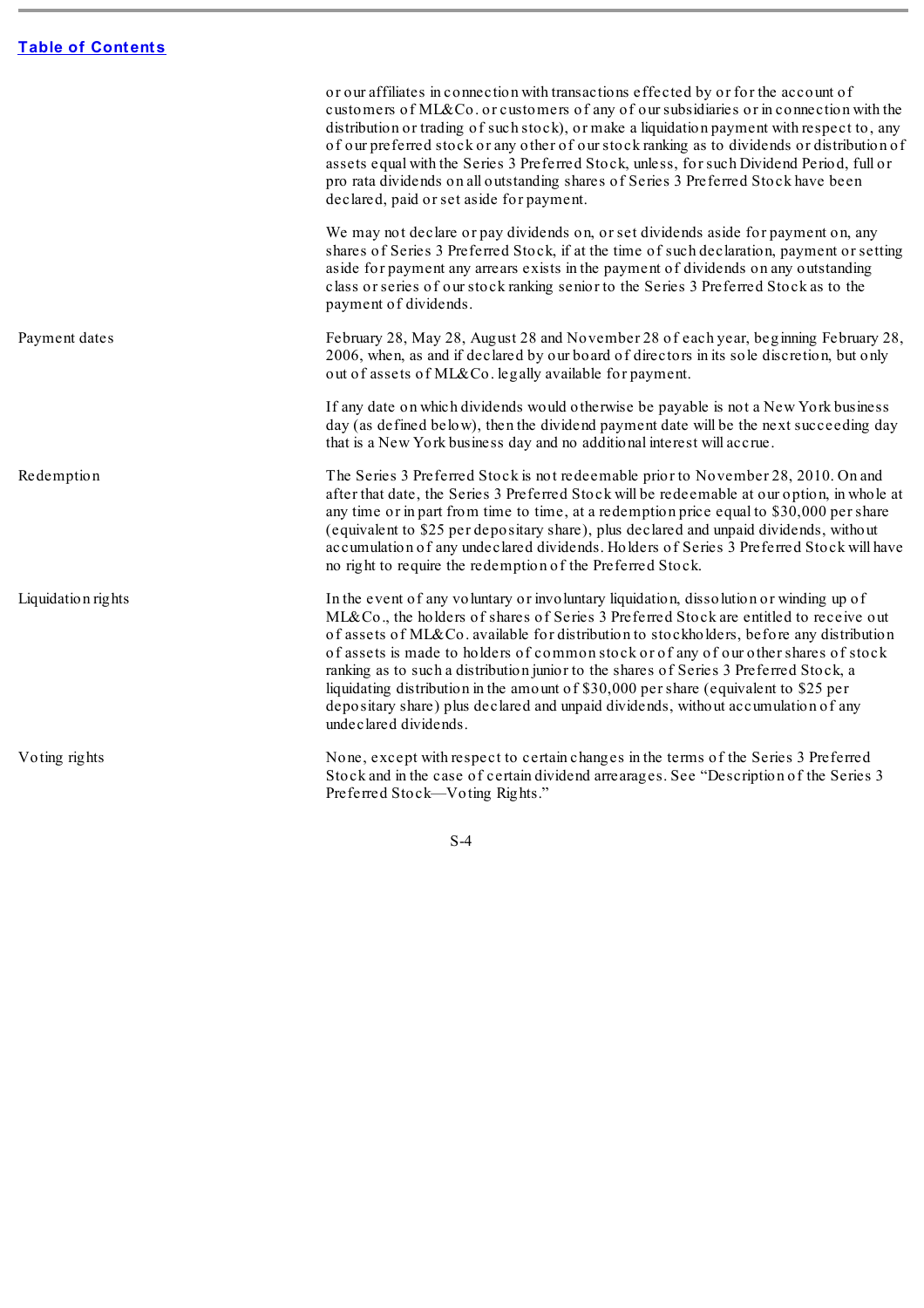$\sim$ 

|                                  | In addition, holders of depositary shares have voting rights with respect to certain<br>amendments to the deposit agreement. See "Description of the Depositary Shares—<br>Amendment and Termination of the Deposit Agreement."                                                                                                                                                                                                                                                                                                                                                                                                                                                                                                                                                                                                                                                                                                                                                                                                                                                                                                                                                     |
|----------------------------------|-------------------------------------------------------------------------------------------------------------------------------------------------------------------------------------------------------------------------------------------------------------------------------------------------------------------------------------------------------------------------------------------------------------------------------------------------------------------------------------------------------------------------------------------------------------------------------------------------------------------------------------------------------------------------------------------------------------------------------------------------------------------------------------------------------------------------------------------------------------------------------------------------------------------------------------------------------------------------------------------------------------------------------------------------------------------------------------------------------------------------------------------------------------------------------------|
| Ranking                          | The Series 3 Preferred Stock will rank senior, as to payment of dividends and<br>distribution of assets upon dissolution, liquidation or winding up of ML&Co., to our<br>common stock (or any of our other<br>shares of stock ranking junior to the Series 3 Preferred Stock). The Series 3 Preferred<br>Stock will rank on a parity as to payment of dividends and distribution of assets upon<br>dissolution, liquidation or winding up of ML&Co. with each other outstanding series of<br>preferred stock of ML&Co. As of the date hereof, our Floating Rate Non-Cumulative<br>Preferred Stock, Series 1 and Floating Rate Non-Cumulative Preferred Stock, Series 2<br>are the only issued and outstanding series of preferred stock that will rank on a parity with<br>the Series 3 Preferred Stock. Concurrent with this offering of depositary shares<br>representing interests in Series 3 Preferred Stock, we are offering depositary shares<br>representing interests in our Floating Rate Non-Cumulative Preferred Stock, Series 4.<br>The Floating Rate Non-Cumulative Preferred Stock, Series 4, if issued, will rank on a<br>parity with the Series 3 Preferred Stock. |
| Preemptive and conversion rights | None.                                                                                                                                                                                                                                                                                                                                                                                                                                                                                                                                                                                                                                                                                                                                                                                                                                                                                                                                                                                                                                                                                                                                                                               |
| NYSE listing                     | We will apply to list the depositary shares on the New York Stock Exchange (the<br>"NYSE") under the symbol "MER PrI". If approved for listing, we expect trading of the<br>depositary shares on the NYSE to commence within a 30-day period after the initial<br>delivery of the depositary shares.                                                                                                                                                                                                                                                                                                                                                                                                                                                                                                                                                                                                                                                                                                                                                                                                                                                                                |
| Transfer agent and registrar     | JPM organ Chase Bank, N.A.                                                                                                                                                                                                                                                                                                                                                                                                                                                                                                                                                                                                                                                                                                                                                                                                                                                                                                                                                                                                                                                                                                                                                          |
| Depositary                       | JPM organ Chase Bank, N.A.                                                                                                                                                                                                                                                                                                                                                                                                                                                                                                                                                                                                                                                                                                                                                                                                                                                                                                                                                                                                                                                                                                                                                          |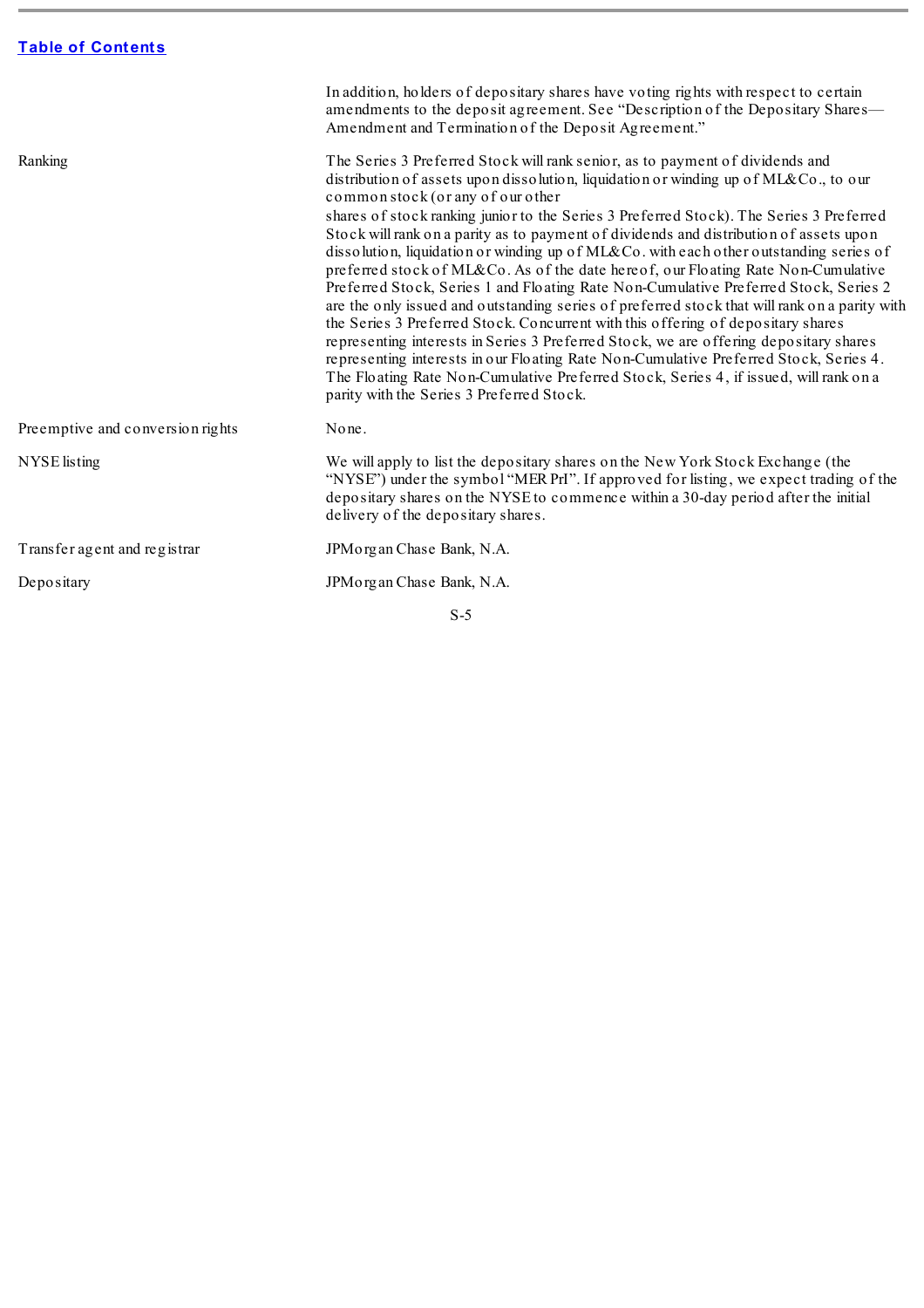#### **DESCRIPTION OF THE SERIES 3 PREFERRED STOCK**

<span id="page-6-0"></span>The following description of certain terms of the Series 3 Preferred Stock offered hereby supplements, and to the extent inconsistent therewith replaces, the description of the general terms and provisions of preferred stock set forth in the accompanying prospectus, to which description reference is hereby made. The following summary of the terms and provisions of the Series 3 Preferred Stock is qualified by reference to the Certificate of Designations for the Series 3 Preferred Stock and is not intended to be complete. A copy of the Certificate of Designations will be included as an exhibit to a Form 8-K filed with the SEC.

References in this prospectus supplement to "ML&Co.", "we", "us" and "our" are to Merrill Lynch & Co., Inc.

#### **General**

The Series 3 Preferred Stock is part of a single series of authorized preferred stock consisting of 25,000 shares of Series 3 Preferred Stock (28,750 shares, if the underwriters exercise their overallotment option to purchase additional depositary shares in full) being initially offered hereby. We may from time to time, without notice to or the consent of holders of the Series 3 Preferred Stock offered hereby, issue additionalshares of the Series 3 Preferred Stock. The holders of Series 3 Preferred Stock will have no preemptive rights. The Series 3 Preferred Stock, upon issuance against full payment of the purchase price therefor, will be fully paid and nonassessable.

The Series 3 Preferred Stock will, on the date of original issuance, rank on a parity as to payment of dividends and distribution of assets upon dissolution, liquidation or winding up of ML&Co. with our Floating Rate Non-Cumulative Preferred Stock, Series 1 and our Floating Rate Non-Cumulative Preferred Stock, Series 2, and will rank senior to any Series A junior preferred stock when issued as described under "Description of Common Stock—Rights to Purchase Series A Junior Preferred Stock" in the accompanying prospectus. Concurrent with this offering of depositary shares representing interests in Series 3 Preferred Stock, we are offering depositary shares representing interests in our Floating Rate Non-Cumulative Preferred Stock, Series 4. The Floating Rate Non-Cumulative Preferred Stock, Series 4, if issued, will rank on a parity with the Series 3 Preferred Stock. The Series 3 Preferred Stock, together with each other series of preferred stock, will rank senior to the common stock and any other stock of ML&Co. that is expressly made junior to such series of preferred stock as to the payment of dividends and distribution of assets upon dissolution, liquidation or winding up of ML&Co. We may from time to time, without notice to or consent from the holders of the depositary shares, create and issue additionalshares of preferred stock ranking on an equal basis to the Series 3 Preferred Stock as to dividends and upon dissolution, liquidation or winding up.

The Series 3 Preferred Stock will not be convertible into, or exchangeable for, shares of any other class or series of stock or other securities of ML&Co., and will not be subject to any sinking fund or other obligation of ML&Co. to repurchase the Series 3 Preferred Stock.

### **Dividends**

Dividends on shares of the Series 3 Preferred Stock will not be mandatory. Holders of shares of Series 3 Preferred Stock will be entitled to receive, if and when declared by our board of directors or a duly authorized committee of the board of directors, out of assets of ML&Co. legally available under Delaware law for payment, non-cumulative cash dividends, payable quarterly in arrears, at the rate of 6.375% per annum, of the \$30,000 liquidation preference per share (equivalent to \$25 per depositary share).

Except for the initial dividend period from November 17, 2005 to February 28, 2006, the term "Dividend Period" means the period from and including each dividend payment date to but excluding the next succeeding dividend payment date.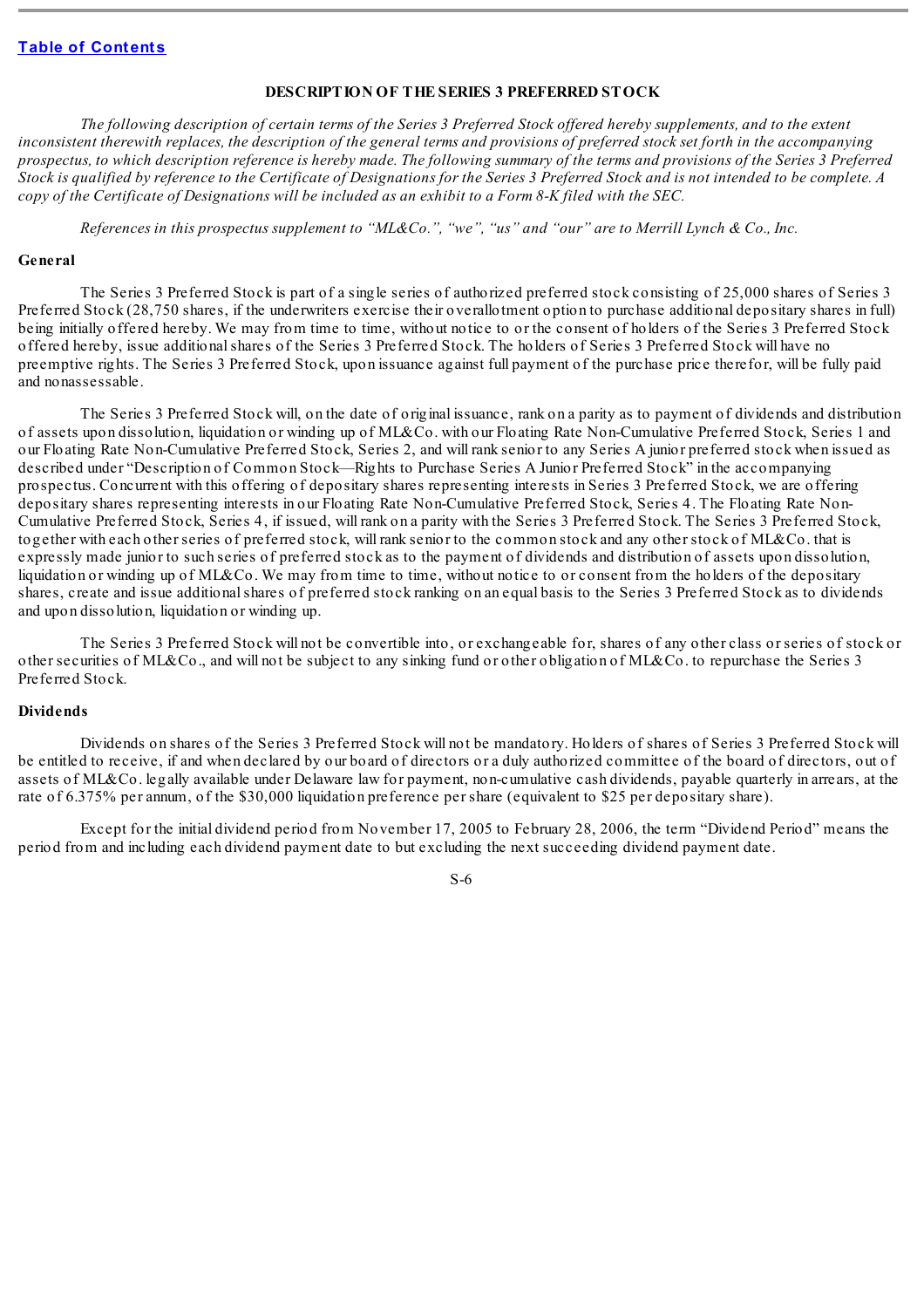If declared, we will pay dividends on the Series 3 Preferred Stock quarterly, in arrears, on February 28, May 28, August 28 and November 28 of each year, beginning February 28, 2006. We will pay dividends to holders of record as they appear on our stock books on each record date, not more than 30 days nor less than 10 days preceding the applicable payment date, as shall be fixed by the board of directors or a duly authorized committee of the board of directors. If any date on which dividends would otherwise be payable is not a New York business day, then the dividend payment date will be the next succeeding day that is a New York business day and no additional interest will accrue. "New York business day" means any day that is not a Saturday or Sunday and that, in New York City, is not a day on which banking institutions generally are authorized or obligated by law or executive order to be closed. See "Description of the Depositary Shares—Dividends and Other Distributions" about the deferral of distribution of amounts that are fractions of one cent (\$0.01).

Dividends on shares of the Series 3 Preferred Stock will not be cumulative. If the board of directors of ML&Co., or a duly authorized committee of the board of directors, does not declare a dividend on the Series 3 Preferred Stock for any Dividend Period, we will not pay a dividend for that Dividend Period on the quarterly payment date or at any future time, whether or not dividends on the Series 3 Preferred Stock are declared for any future Dividend Period.

Dividends payable on the Series 3 Preferred Stock for the initial dividend period from November 17, 2005 to February 28, 2006, or any period shorter than a full Dividend Period, shall (if and when declared) be computed on the basis of 30-day months, a 360 day year and the actual number of days elapsed in any period of less than one month. Dividends payable on the Series 3 Preferred Stock for each full dividend period shall (if and when declared) be computed by dividing the per annum dividend rate by four. Dividends will cease to accrue after the redemption date on shares of the Series 3 Preferred Stock unless we default in the payment of the redemption price of the shares called for redemption.

We may not, at any time, declare or pay dividends on, make distributions with respect to, or redeem, purchase or acquire, or make a liquidation payment with respect to, any of our common stock or any other of our stock ranking as to dividends or distribution of assets junior to the Series 3 Preferred Stock, unless full dividends on all outstanding shares of Series 3 Preferred Stock have been declared or paid or set aside for payment for the immediately preceding Dividend Period (except for (x) dividends or distributions paid in shares of, or options, warrants or rights to subscribe for or purchase shares of, our common stock or other of our capitalstock ranking junior to the Series 3 Preferred Stock as to dividends and distribution of assets upon dissolution, liquidation or winding up of ML&Co., (y) redemptions or purchases of any rights pursuant to our Rights Agreement or by conversion or exchange for our capital stock ranking junior to the Series 3 Preferred Stock as to dividends and distribution of assets upon dissolution, liquidation or winding up of ML&Co. and (z) purchases by us or our affiliates in connection with transactions effected by or for the account of customers of ML&Co. or customers of any of our subsidiaries or in connection with the distribution or trading of such capital stock).

We may not declare or pay dividends on, make distributions with respect to, or redeem, purchase or acquire (except for purchases by us or our affiliates in connection with transactions effected by or for the account of customers of ML&Co. or customers of any of our subsidiaries or in connection with the distribution or trading of such stock), or make a liquidation payment with respect to, any of our preferred stock or any other of our stock ranking as to dividends equal with the Series 3 Preferred Stock, unless for such Dividend Period, full or pro rata dividends on all outstanding shares of Series 3 Preferred Stock and any of our preferred stock and any other of our stock ranking as to dividends equal with the Series 3 Preferred Stock (whether cumulative or non-cumulative) have been declared, paid or set aside for payment (but without, for any pro rata dividends, accumulation of unpaid dividends for prior Dividend Periods in the case of any non-cumulative preferred stock).

We may not declare or pay dividends on, or set dividends aside for payment on, any shares of Series 3 Preferred Stock, if at the time of such declaration, payment or setting aside for payment any arrears exists in the payment of dividends on any outstanding class or series of our stock ranking senior to the Series 3 Preferred Stock as to the payment of dividends.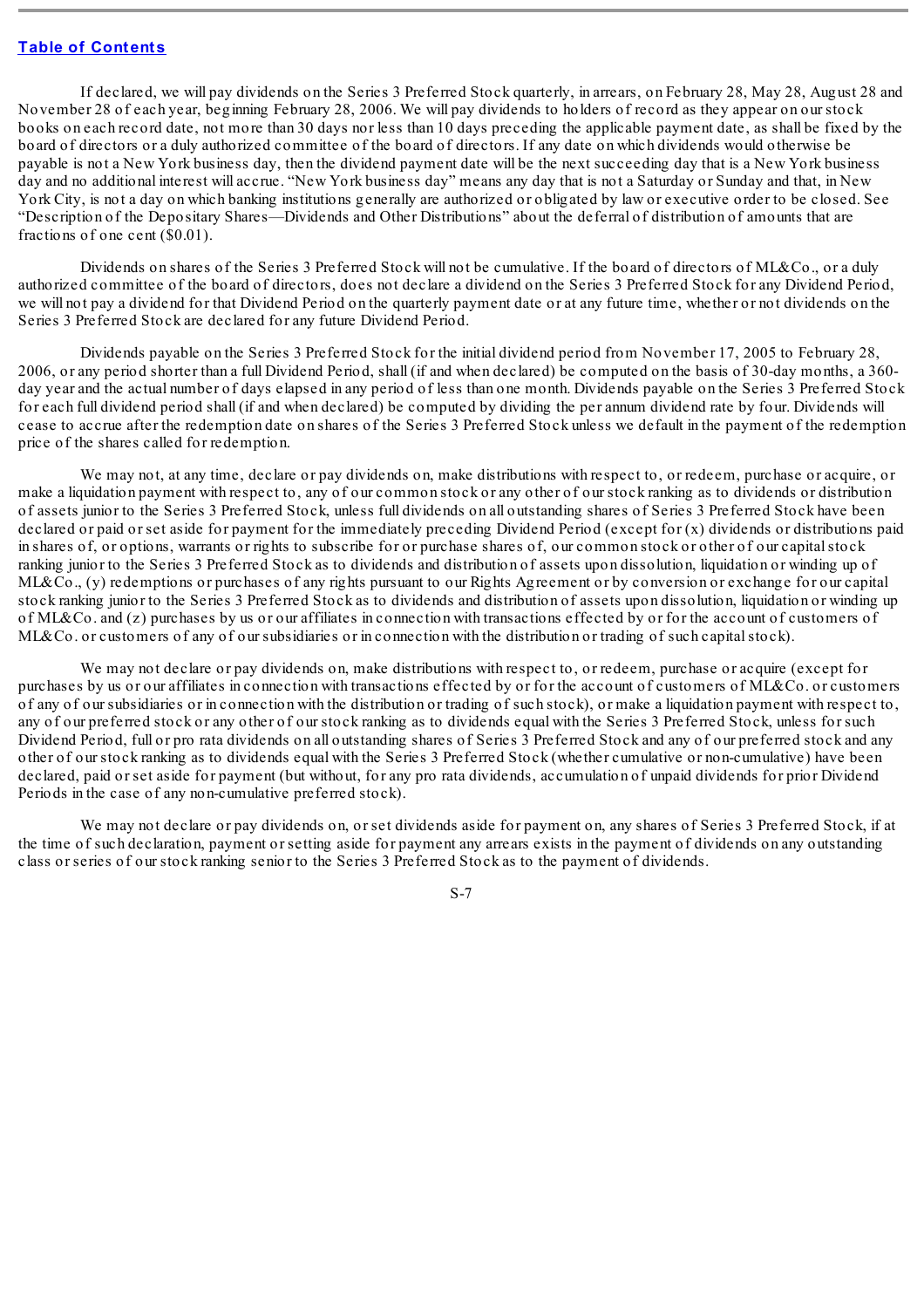#### **Liquidation Rights**

In the event of any voluntary or involuntary liquidation, dissolution or winding up of ML&Co., the holders of shares of Series 3 Preferred Stock are entitled to receive out of assets of ML&Co. available for distribution to stockholders, before any distribution of assets is made to holders of common stock or of any of our other shares of stock ranking as to such a distribution junior to the shares of Series 3 Preferred Stock, a liquidating distribution in the amount of \$30,000 per share (equivalent to \$25 per depositary share) plus declared and unpaid dividends, without accumulation of any undeclared dividends. If, upon any event of voluntary or involuntary liquidation, dissolution or winding up of ML&Co., the assets of ML&Co, or the proceeds from such assets are insufficient to pay in full the aforementioned liquidating distribution and liquidating payments on shares of ML&Co. preferred stock ranking equally as to payment upon dissolution, liquidation or winding up, then ML&Co.'s assets, or proceeds from such assets, will be distributed among the shares of the Series 3 Preferred Stock and any such other shares of ML&Co.'s preferred stock ratably in accordance with the respective amounts which would be payable on such shares of Series 3 Preferred Stock and such other shares of preferred stock if all amounts payable thereon were paid in full.

After payment of such a liquidating distribution, the holders of shares of Series 3 Preferred Stock will not be entitled to any further participation in any distribution of assets by ML&Co.

A consolidation or merger of ML&Co. with one or more corporations will not be deemed to be a voluntary or involuntary liquidation, dissolution or winding up of ML&Co.

Because ML&Co. is a holding company, its rights and the rights of its creditors and its shareholders, including the holders of shares of the Series 3 Preferred Stock, to participate in the assets of any subsidiary of ML&Co. upon such subsidiary's liquidation or recapitalization may be subject to the prior claims of the subsidiary's creditors, except to the extent that ML&Co. may itself be a creditor with recognized claims against the subsidiary.

#### **Redemption**

The Series 3 Preferred Stock is not subject to any mandatory redemption, sinking fund or other similar provisions. The Series 3 Preferred Stock is not redeemable prior to November 28, 2010. On and after that date, the Series 3 Preferred Stock will be redeemable at our option, in whole at any time or in part from time to time, upon not less than 30 days nor more than 60 days notice, at a redemption price equal to \$30,000 per share (equivalent to \$25 per depositary share), plus declared and unpaid dividends, without accumulation of any undeclared dividends. Holders of Series 3 Preferred Stock will have no right to require the redemption of the Preferred Stock.

If shares of the Series 3 Preferred Stock are to be redeemed, the notice of redemption shall be given by first class mail to the holders of record of the Series 3 Preferred Stock to be redeemed, mailed not less than 30 days nor more than 60 days prior to the date fixed for redemption thereof. Each notice of redemption will include a statement setting forth: (i) the redemption date, (ii) the number of shares of the Series 3 Preferred Stock to be redeemed and, if less than all the shares held by such holder are to be redeemed, the number of such shares to be redeemed from such holder, (iii) the redemption price and (iv) the place or places where holders may surrender certificates evidencing shares of Series 3 Preferred Stock for payment of the redemption price.

### **Terms Dependent on Regulatory Changes**

If, (a) ML&Co. (by election or otherwise) is subject to any law, rule, regulation or guidance (together, "regulations") relating to its capital adequacy which regulation (x) provides for a type or level of capital characterized as "Tier 1" in, or pursuant to regulations of any governmental agency, authority or body having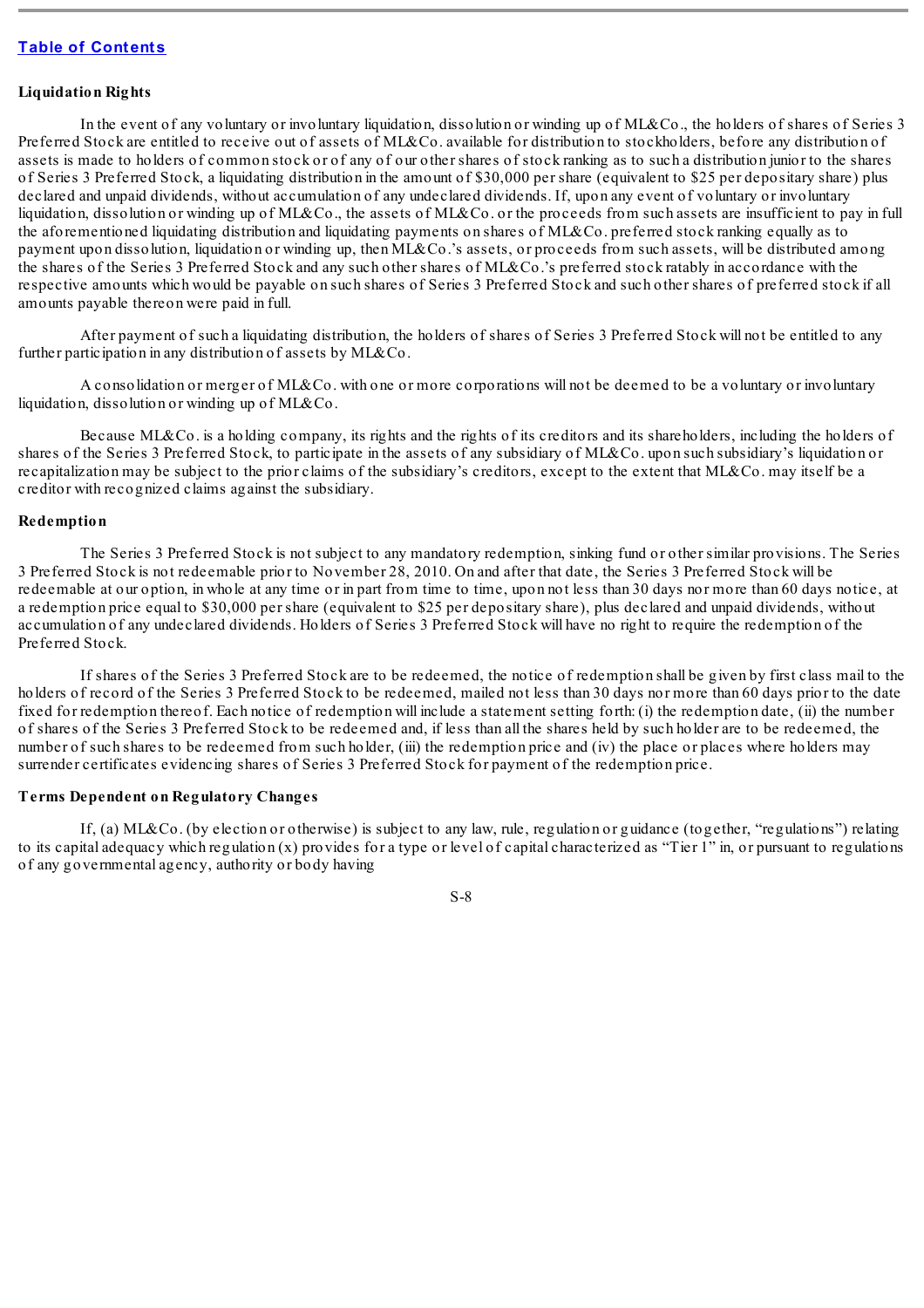regulatory jurisdiction over ML&Co. and implementing, the capital standards published by the Basel Committee on Banking Supervision, the Securities and Exchange Commission, the Board of Governors of the Federal Reserve System, or any other United States national governmental agency, authority or body, or (y) provides for a type or level of capital that in the judgment of ML&Co. (after consultation with counsel of recognized standing) is substantially equivalent to such "Tier 1" capital (such capital described in either  $(x)$  or  $(y)$  is referred to below as "Tier 1 Capital"), and (b) ML&Co. affirmatively elects to qualify the Series 3 Preferred Stock for such Tier 1 Capital treatment without any sublimit or other quantitative restriction on the inclusion of such Series 3 Preferred Stock in Tier 1 Capital (other than any limitation requiring that common equity or a specified form of common equity constitute the dominant form of Tier 1 Capital) under such regulations, then, upon such affirmative election, the terms of the Series 3 Preferred Stock will automatically be amended to reflect the following modifications (without any action or consent by the holders of the Series 3 Preferred Stock or any other vote of stockholders of ML&Co.):

- If and to the extent such modification is a Required Unrestricted Tier 1 Provision (as defined below), ML&Co.'s right to redeem the Series 3 Preferred Stock on or after November 28, 2010 will be restricted (such restrictions including but not limited to any requirement that ML&Co. receive prior approval for such redemption from any applicable regulator or that such redemption be prohibited);
- If and to the extent such modification is a Required Unrestricted Tier 1 Provision, ML&Co.'s right to make distributions with respect to, or redeem, purchase or acquire or make payments on, securities junior to the Series 3 Preferred Stock (upon a non-payment of dividends on the Series 3 Preferred Stock) will become subject to additional restrictions pursuant to the terms of the Series 3 Preferred Stock; and
- If and to the extent such modification is a Required Unrestricted Tier 1 Provision, any other new provisions or terms will be added to the Series 3 Preferred Stock, or existing terms will be modified; *provided*, *however*, that no such provision or term will be added, and no such modification will be made pursuant to the terms of this third sub-section, if it would alter or change the rights, powers or preferences of the shares of the Series 3 Preferred Stock so as to affect the shares of the Series 3 Preferred Stock adversely.

As used above, the term "Required Unrestricted Tier 1 Provision" means a term which is, in the written opinion of counsel of recognized standing and delivered to ML&Co., required for the Series 3 Preferred Stock to be treated as Tier 1 Capital of ML&Co. without any sublimit or other quantitative restriction on the inclusion of such Series 3 Preferred Stock in Tier 1 Capital (other than any limitation requiring that common equity or a specified form of common equity constitute the dominant form of Tier 1 Capital) pursuant to the applicable regulations. ML&Co. will provide notice to holders of any Series 3 Preferred Stock of any such changes in the terms of the Series 3 Preferred Stock made pursuant to the terms of this paragraph on or about the date of effectiveness of any such modification. A copy of the relevant regulations will be on file at the principal offices of ML&Co, and, upon request, will be made available to such holders.

The Certificate of Designations provides that, for the avoidance of doubt, "amend", "modify", "change" and words of similar effect in the provision described in this section mean that the Series 3 Preferred Stock shall have such additional or different rights, powers and preferences, and such qualifications, limitations and restrictions as may be established by ML&Co. as described above, subject to the limitations noted above.

### **Voting Rights**

Except as provided below, the holders of Series 3 Preferred Stock will have no voting rights.

Whenever dividends payable on the Series 3 Preferred Stock have not been declared or paid for a number of Dividend Periods, whether or not consecutive, which in the aggregate is equivalent to six Dividend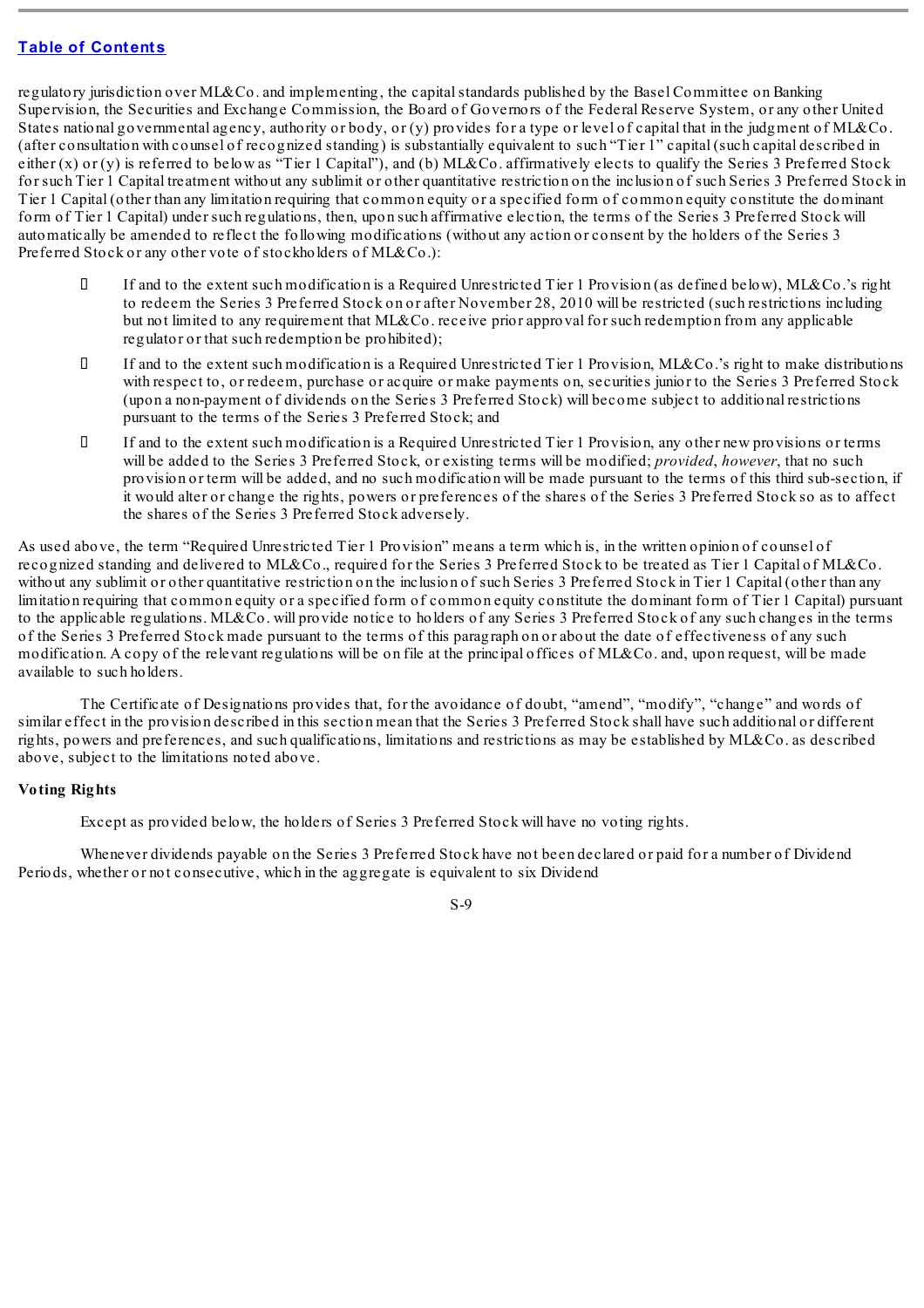Periods (a "Nonpayment"), the holders of outstanding shares of the Series 3 Preferred Stock, voting as a class with holders of shares of all other series of preferred stock ranking equal with the Series 3 Preferred Stock either as to dividends or the distribution of assets upon liquidation, dissolution or winding up and upon which like voting rights have been conferred and are exercisable (to the extent such other series of preferred stock are entitled to vote pursuant to the terms thereof), will be entitled to vote for the election of two additional directors on the terms set forth below. These voting rights with respect to the Series 3 Preferred Stock will continue until all dividends on the shares of Series 3 Preferred Stock are paid in full for at least four Dividend Periods following the Nonpayment. Upon payment in full of these dividends, the voting rights will terminate except as expressly provided by law. These voting rights are subject to re-vesting in the event of each and every subsequent Nonpayment. In the event that the holders of shares of the Series 3 Preferred Stock are entitled to vote as described in this paragraph, the board of directors of ML&Co. will be increased by two directors, and the holders of the Series 3 Preferred Stock will have the right as members of that class, as outlined above, to elect two directors at the next annual meeting of stockholders.

Upon termination of the right of the holders of the Series 3 Preferred Stock to vote for directors as discussed in the preceding paragraph, the term of office of all directors then in office elected by only those holders will terminate immediately. Whenever the term of office of the directors elected by those holders ends and the related special voting rights expire, the number of directors will automatically be decreased to the number of directors as would otherwise prevail.

So long as any shares of Series 3 Preferred Stock remain outstanding, we will not, without the affirmative vote or consent of the holders of at least two-thirds of the shares of the Series 3 Preferred Stock outstanding at the time, voting as a class with all other series of preferred stock ranking equal with the Series 3 Preferred Stock either as to dividends or the distribution of assets upon liquidation, dissolution or winding up and upon which like voting rights have been conferred and are exercisable, given in person or by proxy, either in writing or at a meeting:

- $\Box$  authorize, create or issue, or increase the authorized or issued amount of, any class or series of stock ranking senior to the Series 3 Preferred Stock with respect to payment of dividends or the distribution of assets upon liquidation, dissolution or winding up of ML&Co.; or
- amend, alter or repeal, whether by merger, consolidation or otherwise, the provisions of ML&Co.'s restated certificate of incorporation or the certificate of designation of the Series 3 Preferred Stock so as to adversely affect any right, preference, privilege or voting power of the Series 3 Preferred Stock or the holders of the Series 3 Preferred Stock:

*provided, however,* that any increase in the amount of issued Series 3 Preferred Stock or authorized preferred stock or the creation and issuance, or an increase in the authorized or issued amount, of other series of preferred stock ranking equal with or junior to the Series 3 Preferred Stock with respect to the payment of dividends (whether such dividends were cumulative or non-cumulative) and the distribution of assets upon liquidation, dissolution or winding up of ML&Co, will not be deemed to adversely affect these rights, preferences, privileges or voting powers. If an amendment, alteration or repeal would adversely affect one or more but not all other series of preferred stock ranking equally with the Series 3 Preferred Stock, then only the series affected shall vote as a class in lieu of all other such series of preferred stock.

Without the consent of the holders of the Series 3 Preferred Stock, so long as such action does not adversely affect the interests of holders of Series 3 Preferred Stock, we may amend, alter, supplement or repeal any terms of the Series 3 Preferred Stock:

 $\Box$  to cure any ambiguity, or to cure, correct or supplement any provision contained in the certificate of designation for the Series 3 Preferred Stock that may be defective or inconsistent; or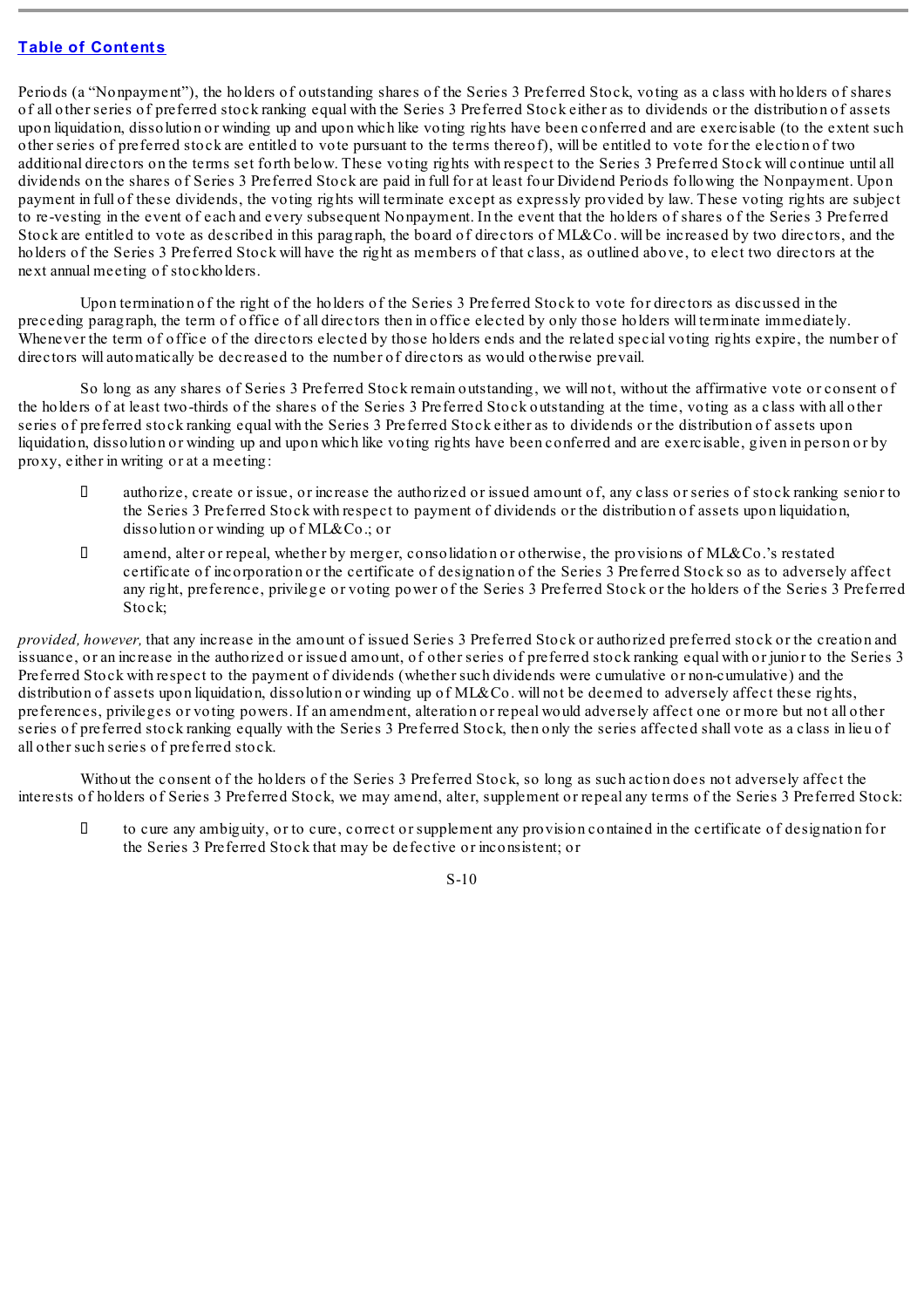to make any provision with respect to matters or questions arising with respect to the Series 3 Preferred Stock that is not inconsistent with the provisions of the certificate of designation.

On matters requiring their consent or approval, holders of Series 3 Preferred Stock will be entitled to three votes per share of Series 3 Preferred Stock.

### **Transfer Agent and Registrar**

JPMorgan Chase Bank, N.A. will be the transfer agent, registrar, dividend disbursing agent and redemption agent for the Series 3 Preferred Stock.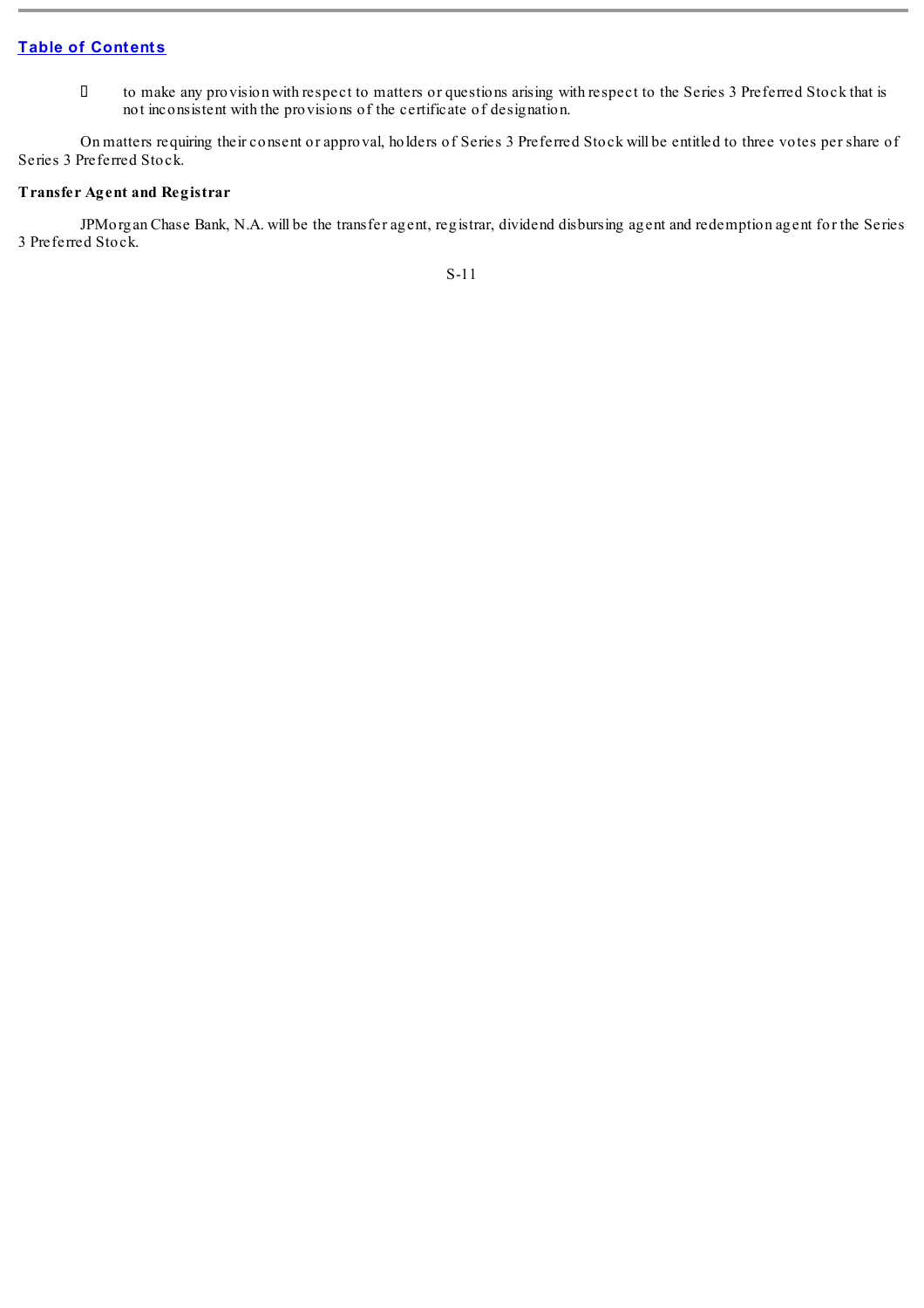#### **DESCRIPTION OF THE DEPOSITARY SHARES**

#### <span id="page-12-0"></span>**General**

Each depositary share will represent a  $1/1200$ <sup>th</sup> ownership interest in a share of Series 3 Preferred Stock. The shares of Series 3 Preferred Stock represented by depositary shares will be deposited under a deposit agreement among ML&Co., JPMorgan Chase Bank, N.A., as the depositary and the holders from time to time of the depositary receipts evidencing the depositary shares. Subject to the terms of the deposit agreement, each owner of a depositary share will be entitled, in proportion to the applicable fraction of a share of Series 3 Preferred Stock represented by such depositary share, to all the rights and preferences of the Series 3 Preferred Stock represented thereby (including dividend, voting, redemption and liquidation rights).

The depositary shares will be evidenced by depositary receipts issued pursuant to the deposit agreement. Immediately following the issuance of the Series 3 Preferred Stock, we will deposit the Series 3 Preferred Stock with the depositary, which will then issue the depositary shares to the underwriters. Copies of the forms of deposit agreement and the depositary receipt may be obtained from us upon request, and the following summary is qualified in its entirety by reference thereto.

#### **Dividends and Other Distributions**

The depositary will distribute all cash dividends and other distributions received in respect of the Series 3 Preferred Stock to the record holders of depositary shares in proportion to the number of such depositary shares owned by such holders. In the event of a distribution other than in cash, the depositary will distribute property received by it to the record holders of depositary shares entitled thereto, unless the depositary determines that it is not feasible to make such distribution, in which case the depositary may, with our approval, sellsuch property and distribute the net proceeds from such sale to such holders.

The depositary will distribute all cash dividends and other distributions received in respect of the Series 3 Preferred Stock only in an amount that can be distributed without attributing to any holder of depositary shares a fraction of one cent (\$0.01). Any balance not so distributable will be held by the depositary and will be added to the next sum received by the depositary for distribution. The depositary will not be liable for interest on amounts held for later distribution.

#### **Withdrawal of Stock**

Upon surrender of the depositary receipts at the corporate trust office of the depositary (unless the related depositary shares have previously been called for redemption), the holder of the depositary shares evidenced thereby is entitled to delivery of the number of whole shares of the Series 3 Preferred Stock and any money or other property represented by such depositary shares. Holders of depositary shares will be entitled to receive whole shares of the Series 3 Preferred Stock on the basis of one share of Series 3 Preferred Stock for each one thousand two hundred (1,200) depositary shares, but holders of such whole shares of Series 3 Preferred Stock will not thereafter be entitled to receive depositary shares in exchange therefor. If the depositary receipts delivered by the holder evidence a number of depositary shares in excess of the number of depositary shares representing the number of whole shares of Series 3 Preferred Stock to be withdrawn, the depositary will deliver to such holder at the same time a new depositary receipt evidencing such excess number of depositary shares. In no event will fractionalshares of Series 3 Preferred Stock be delivered upon surrender of depositary receipts to the depositary.

#### **Redemption of Depositary Shares**

If we redeem the Series 3 Preferred Stock represented by the depositary shares, the depositary shares will be redeemed from the proceeds received by the depositary resulting from the redemption, in whole or in part,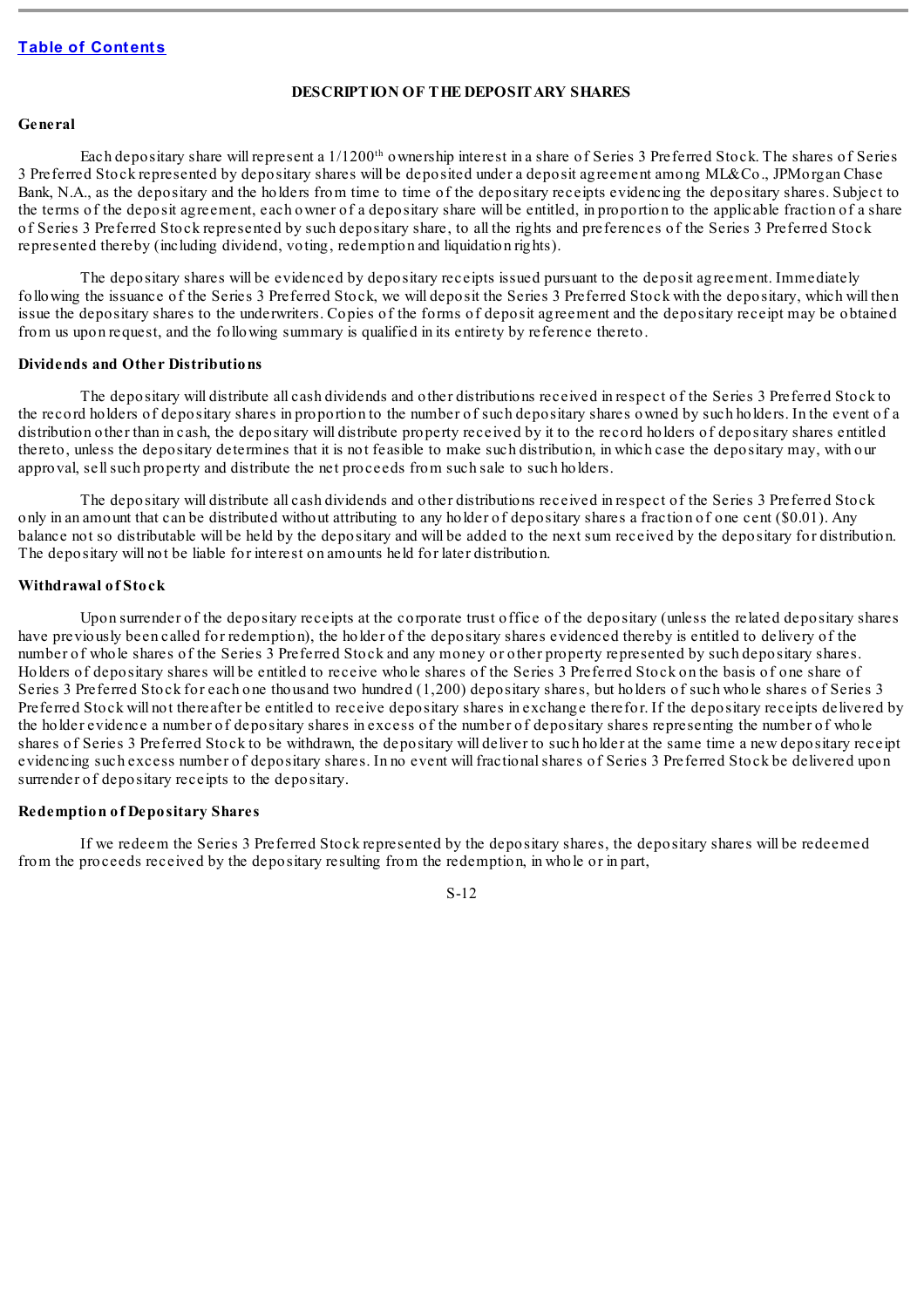of Series 3 Preferred Stock held by the depositary. The redemption price per depositary share will be equal to  $1/1200<sup>th</sup>$  of the redemption price per share payable with respect to the Series 3 Preferred Stock. Whenever we redeem shares of Series 3 Preferred Stock held by the depositary, the depositary will redeem as of the same redemption date the number of depositary shares representing shares of Series 3 Preferred Stock so redeemed. If less than all the depositary shares are to be redeemed, the depositary shares to be redeemed will be selected by lot or pro rata as may be determined by the depositary.

### **Voting the Series 3 Preferred Stock**

Upon receipt of notice of any meeting at which holders of the Series 3 Preferred Stock are entitled to vote, the depositary will mail the information contained in such notice of meeting to the record holders of the depositary shares relating to Series 3 Preferred Stock. Each record holder of such depositary shares on the record date (which will be the same date as the record date for the Series 3 Preferred Stock) will be entitled to instruct the depositary as to the exercise of the voting rights pertaining to the amount of Series 3 Preferred Stock represented by such holder's depositary shares. The depositary will endeavor, insofar as practicable, to vote the amount of Series 3 Preferred Stock represented by such depositary shares in accordance with such instructions, and we will agree to take all action which may be deemed necessary by the depositary in order to enable the depositary to do so. The depositary will abstain from voting shares of Series 3 Preferred Stock to the extent it does not receive specific instructions from the holders of depositary shares representing Series 3 Preferred Stock.

#### **Amendment and Termination of the Deposit Agreement**

The form of depositary receipt evidencing the depositary shares and any provision of the deposit agreement may at any time be amended by agreement between us and the depositary. However, any amendment which materially and adversely alters the rights of the holders of depositary receipts will not be effective unless such amendment has been approved by the holders of depositary receipts representing at least a majority (or, in the case of amendments relating to or affecting rights to receive dividends or distributions, or voting or redemption rights, two-thirds) of the depositary shares then outstanding. The deposit agreement may be terminated by us or the depositary only if (i) all outstanding depositary shares have been redeemed, (ii) there has been a final distribution in respect of the Series 3 Preferred Stock in connection with any liquidation, dissolution or winding up of ML&Co. and such distribution has been distributed to the holders of depositary receipts, or (iii) upon consent of holders of depositary receipts representing not less than two-thirds of the depositary shares then outstanding.

#### **Taxes and Other Charges**

We will pay all transfer and other taxes and governmental charges arising solely from the existence of the depositary arrangements. We will pay charges of the depositary in connection with the initial deposit of the Series 3 Preferred Stock and any redemption of the Series 3 Preferred Stock. Holders of depositary receipts will pay all other transfer and other taxes and governmental charges and such other charges as are expressly provided in the deposit agreement to be for their accounts and as a result the amount paid as dividends or otherwise distributable by the depositary with respect to the depositary shares or the underlying Series 3 Preferred Stock will be reduced by any amounts required to be withheld by us or the depositary on account of taxes or other governmental charges. The depositary may refuse to make any payment or distribution on, or to effect any transfer of a depositary receipt or any withdrawal of shares of Series 3 Preferred Stock evidenced thereby until allsuch taxes and other governmental charges with respect to such depositary receipt or such shares of Series 3 Preferred Stock are paid by the holder thereof.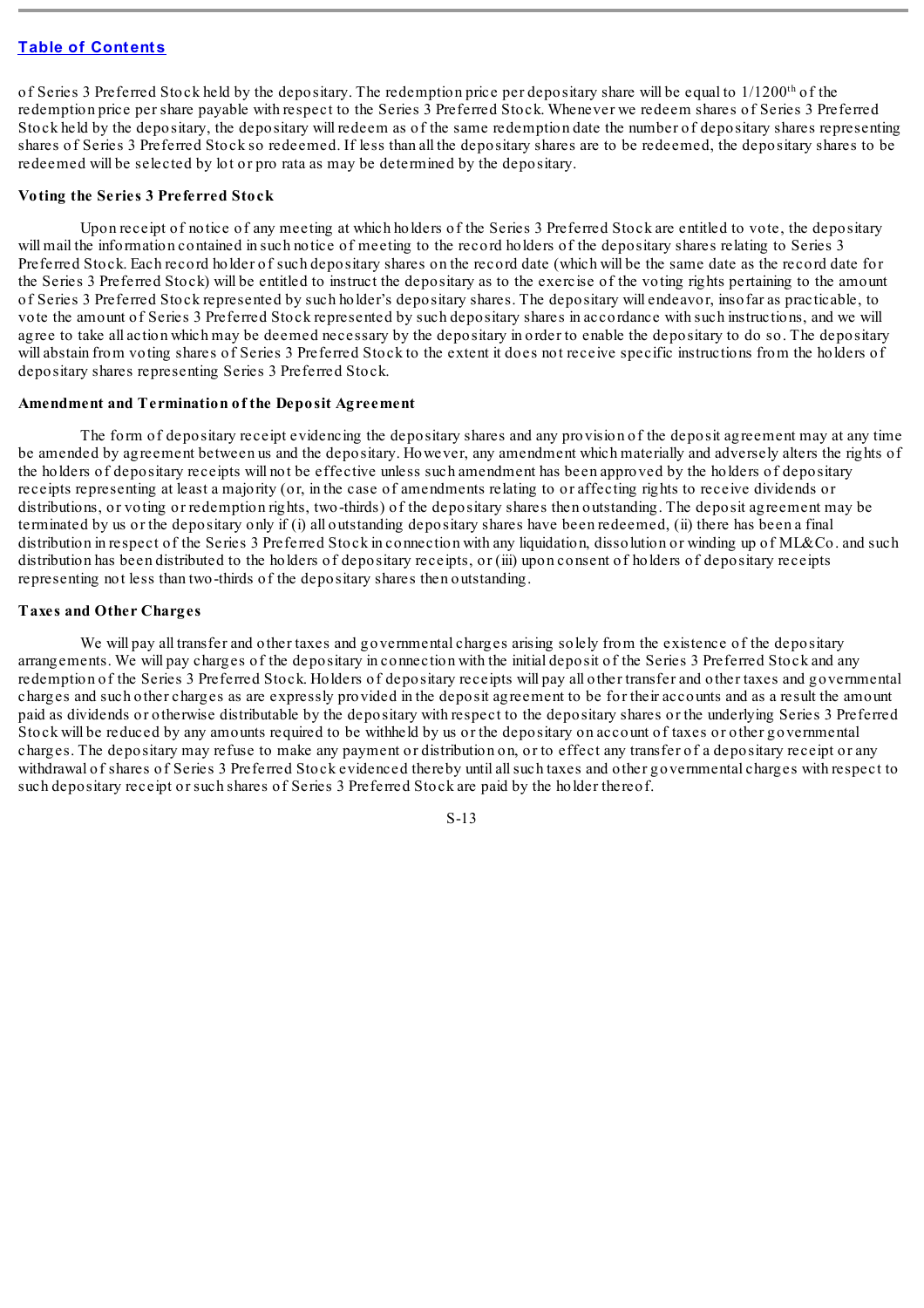#### **Miscellaneous**

The depositary will forward to the holders of depositary shares all reports and communications from us which are delivered to the depositary and which we are required to furnish to the holders of the Series 3 Preferred Stock.

Neither the depositary nor we will be liable if the depositary is prevented or delayed by law or any circumstances beyond its control in performing its obligations under the deposit agreement. Our obligations and the obligations of the depositary under the deposit agreement will be limited to performance in good faith of their duties thereunder and we and the depositary will not be obligated to prosecute or defend any legal proceeding in respect of any depositary shares or Series 3 Preferred Stock unless satisfactory indemnity is furnished. We and the depositary may rely on written advice of counsel or accountants, or information provided by persons presenting Series 3 Preferred Stock for deposit, holders of depositary shares or other persons believed to be competent and on documents believed to be genuine.

#### **Resignation and Removal of Depositary**

The depositary may resign at any time by delivering to us notice of its election to do so, and we may at any time remove the depositary. Any such resignation or removal will take effect upon the appointment of a successor depositary, which successor depositary must be appointed within 60 days after delivery of the notice of resignation or removal and must be a bank or trust company having its principal office in the United States and having a combined capital and surplus of at least \$50,000,000.

### **Transfer Agent and Registrar**

JPMorgan Chase Bank, N.A. will be the transfer agent, registrar, dividend disbursing agent and redemption agent for the depositary shares.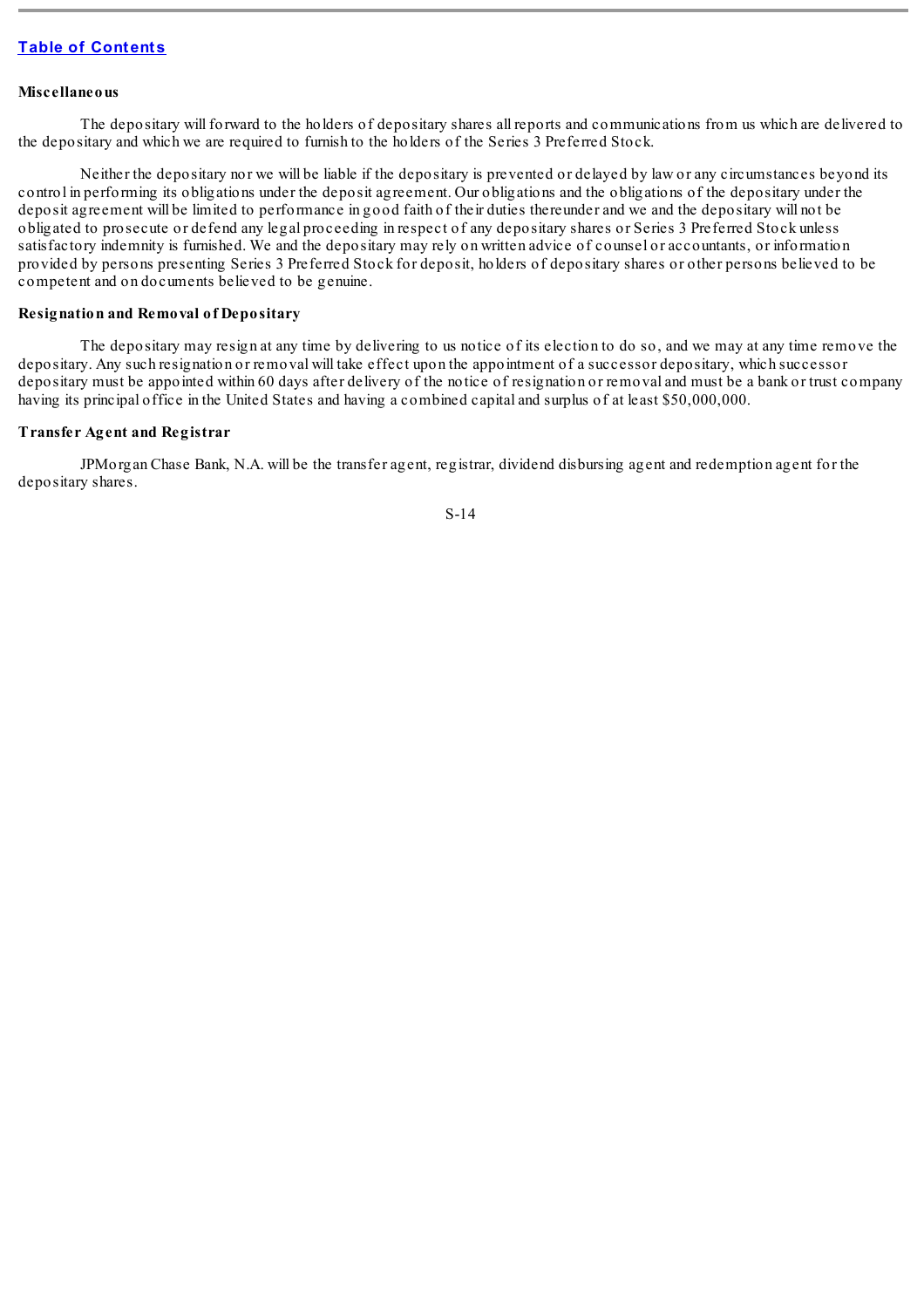### **UNITED STATES FEDERAL INCOME TAX CONSEQUENCES**

<span id="page-15-0"></span>The following describes the material United States federal income tax considerations related to the ownership of depositary shares each representing a  $1/1200$ <sup>th</sup> interest in a share of Series 3 Preferred Stock as of the date hereof. Holders of depositary shares will be treated as if they own an interest in the underlying shares of Series 3 Preferred Stock for United States federal income tax purposes. Except where noted, this discussion deals only with depositary shares purchased in this offering and held as a capital asset and does not deal with specialsituations, such as those of dealers in securities or currencies, financial institutions, regulated investment companies, real estate investment trusts, tax-exempt entities, insurance companies, persons holding depositary shares as a part of a hedging, integrated, conversion or constructive sale transaction or as part of a straddle, traders in securities that elect to use a mark-tomarket method of accounting for their securities holdings, persons liable for alternative minimum tax, persons owning, actually or constructively, 10% or more of our stock for United States federal income tax purposes, investors in pass-through entities or United States holders (as defined below) of the depositary shares whose "functional currency" is not the United States dollar. Furthermore, this discussion is based upon the provisions of the Internal Revenue Code of 1986, as amended (the "Code"), and regulations, rulings and judicial decisions thereunder as of the date hereof, and such authorities may be repealed, revoked or modified so as to result in United States federal income tax consequences different from those discussed below. In addition, this discussion does not address taxes imposed by any state, local or foreign taxing jurisdiction. **Persons considering the purchase, ownership or disposition of** depositary shares should consult their own tax advisors concerning the United States federal income tax consequences in light of their particular situations as well as any consequences arising under the laws of any other taxing jurisdiction.

For purposes of this discussion, "United States holder" generally means a beneficial owner of a depositary share representing a 1/1200<sup>th</sup> interest in a share of Series 3 Preferred Stock that is for United States federal income tax purposes (1) a citizen or resident of the United States, (2) a corporation (including an entity treated as a corporation for United States federal income tax purposes) created or organized in or under the laws of the United States, any state thereof or the District of Columbia, (3) an estate the income of which is subject to United States federal income taxation regardless of its source, or  $(4)$  a trust if  $(x)$  a court within the United States is able to exercise primary supervision over its administration and one or more United States persons have the authority to control all substantial decisions of the trust or (y) it has a valid election in effect under applicable United States Treasury regulations to be treated as a United States person. As used herein, the term "non-United States holder" means a beneficial owner of a depositary share representing a 1/1200<sup>th</sup> interest in a share of Series 3 Preferred Stock that is not a United States holder.

#### **United States Holders**

*Dividends.* Dividends paid on shares of the Series 3 Preferred Stock will be treated as dividends for United States federal income tax purposes to the extent paid out of ML&Co.'s current or accumulated earnings and profits, as determined for United States federal income tax purposes. Although ML&Co. expects that its current and accumulated earnings and profits will be such that all dividends paid with respect to shares of the Series 3 Preferred Stock will qualify as dividends for United States federal income tax purposes, ML&Co. cannot guarantee that result. ML&Co.'s accumulated earnings and profits and its current earnings and profits in future years will depend in significant part on its future profits or losses, which it cannot accurately predict. To the extent that the amount of any dividend paid on shares of the Series 3 Preferred Stock exceeds ML&Co.'s current and accumulated earnings and profits, the dividend will be treated first as a return of capital and will be applied against and reduce your adjusted tax basis (but not below zero) in your interest in such shares of the Series 3 Preferred Stock. This reduction in tax basis would increase any gain, or reduce any loss realized by you on the subsequent sale, redemption or other disposition of your interest in shares of the Series 3 Preferred Stock. The amount of any such dividend in excess of your adjusted tax basis will then be taxed as capital gain. For purposes of the remainder of this discussion, it is assumed that dividends paid on shares of the Series 3 Preferred Stock will constitute dividends for United States federal income tax purposes.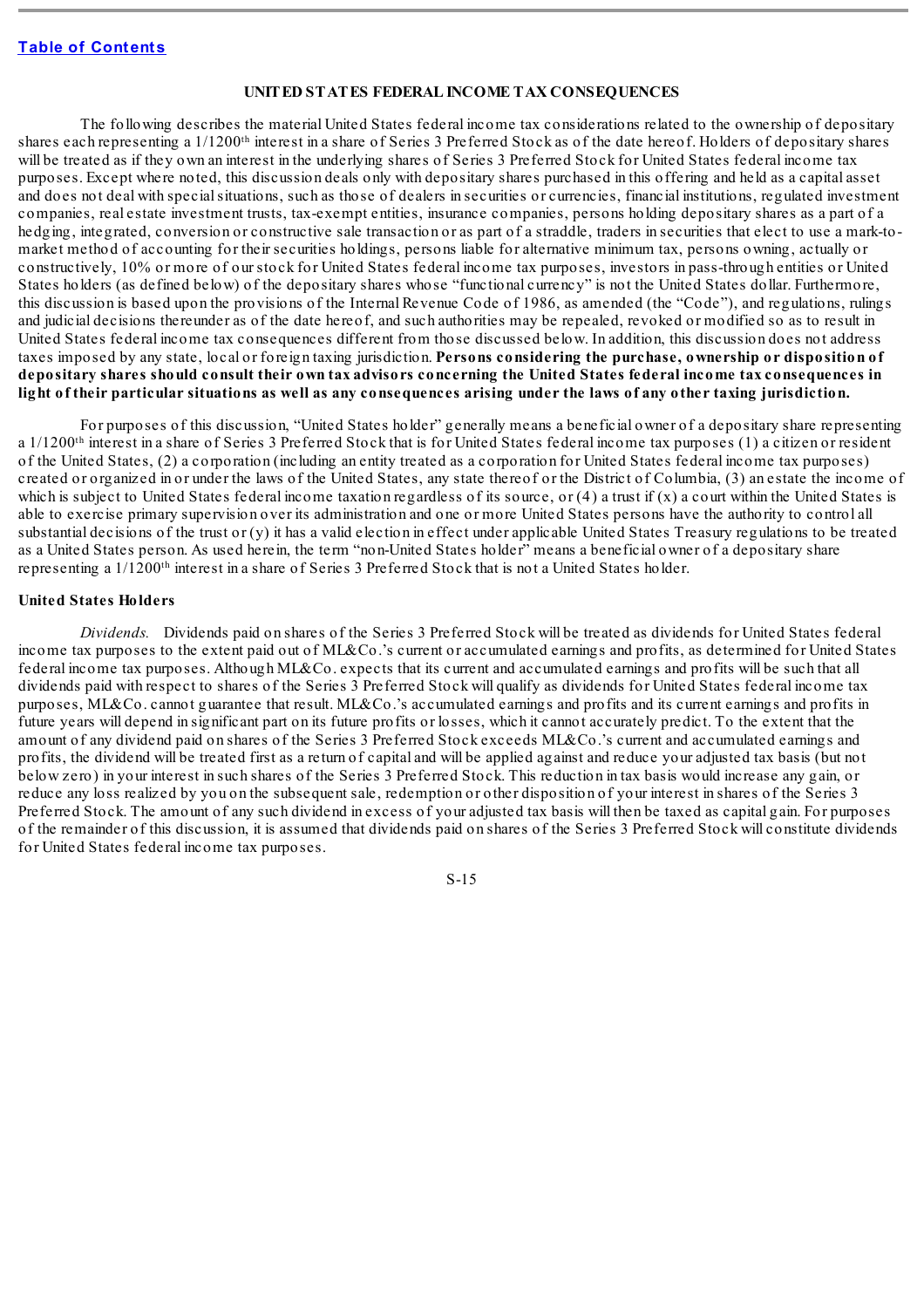If you are a corporation, dividends that are received by you will generally be eligible for a 70% dividends-received deduction under the Code. However, the Code disallows this dividends-received deduction in its entirety if the interest in the share of Series 3 Preferred Stock with respect to which the dividend is paid is held by you for less than 46 days, excluding any day that is more than 45 days before or after the ex-dividend date. A 91-day minimum holding period applies to certain dividend arrearages.

Under current law, if you are an individual, dividends received by you generally will be subject to a reduced maximum tax rate of 15% through December 31, 2008, after which the rate applicable to dividends is scheduled to return to the tax rate generally applicable to ordinary income. The rate reduction will not apply to dividends received to the extent that you elect to treat the dividends as "investment income," which may be offset by investment expense. Furthermore, the rate reduction will also not apply to dividends that are paid to you with respect to an interest in any share of the Series 3 Preferred Stock that is held by you for less than 61 days, excluding any day that is more than 60 days before or after the ex-dividend date. A 91-day minimum holding period applies to certain dividend arrearages.

In general, for purposes of meeting the holding period requirements for both the dividends-received deduction and the reduced maximum tax rate on dividends described above, you may not count towards your holding period any period in which you (a) have the option to sell, are under a contractual obligation to sell, or have made (and not closed) a short sale of shares of Series 3 Preferred Stock or substantially identicalstock or securities, (b) are the grantor of an option to buy shares of Series 3 Preferred Stock or substantially identicalstock or securities or (c) otherwise have diminished your risk of loss by holding one or more other positions with respect to substantially similar or related property. The United States Treasury regulations provide that a taxpayer has diminished its risk of loss on stock by holding a position in substantially similar or related property if the taxpayer is the beneficiary of a guarantee, surety agreement, or similar arrangement that provides for payments that willsubstantially offset decreases in the fair market value of the stock. In addition, the Code disallows the dividends-received deduction as well as the reduced maximum tax rate on dividends if the recipient of a dividend is obligated to make related payments with respect to positions in substantially similar or related property. This disallowance applies even if the minimum holding period has been met. You are advised to consult your own tax advisor regarding the implications of these rules in light of your particular circumstances.

If you are a corporation, you should consider the effect of section 246A of the Code, which reduces the dividends-received deduction allowed with respect to "debt-financed portfolio stock." The Code also imposes a 20% alternative minimum tax on corporations. In some circumstances, the portion of dividends subject to the dividends-received deduction willserve to increase a corporation's minimum tax base for purposes of the determination of the alternative minimum tax. In addition, a corporate shareholder may be required to reduce its tax basis in stock with respect to certain "extraordinary dividends", as provided under section 1059 of the Code. You should consult your own tax advisor in determining the application of these rules in light of your particular circumstances.

*Dispositions, including Redemptions*. A sale, exchange, redemption or other disposition of an interest in a share of Series 3 Preferred Stock will generally result in gain or loss equal to the difference between the amount realized upon the disposition and your adjusted tax basis in such interest in a share of Series 3 Preferred Stock. Such gain or loss will be capital gain or loss and will be longterm capital gain or loss if your holding period for the interest in the share of Series 3 Preferred Stock exceeds one year. Under current law, if you are an individual, net capital gain realized by you is subject to a reduced maximum tax rate of 15%. After December 31, 2008, the maximum rate is scheduled to return to the previously effective 20% rate. The deduction of capital losses is subject to limitations.

*Information Reporting and Backup Withholding*. In general, information reporting requirements will apply to dividends paid on shares of the Series 3 Preferred Stock, and the proceeds of a sale of an interest in shares of the Series 3 Preferred Stock to United States holders other than certain exempt recipients (such as corporations). A backup withholding tax at the applicable statutory rate will apply to such payments if the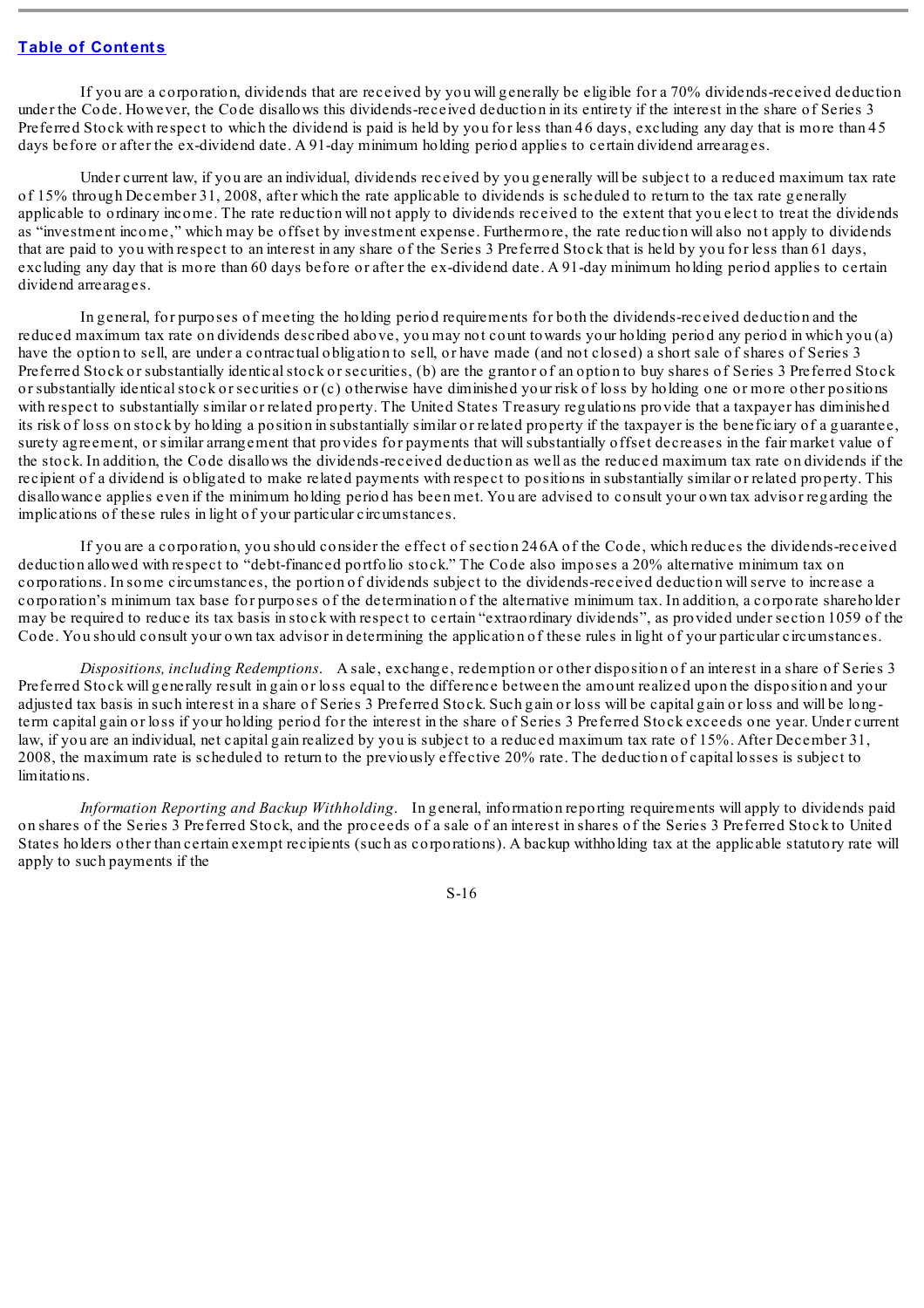United States holder fails to provide in the required manner a taxpayer identification number or certification of other exempt status or fails to report in full dividend and interest income.

Any amounts withheld under the backup withholding rules will be allowed as a refund or a credit against such holder's United States federal income tax liability provided the required information is furnished to the Internal Revenue Service (the "IRS").

#### **Non-United States Holders**

The following is a summary of certain United States federal income and estate tax consequences that will apply to you if you are a non-United States holder of a depositary share representing a  $1/1200$ <sup>th</sup> interest in a share of Series 3 Preferred Stock. Special rules may apply to certain non-United States holders, such as "controlled foreign corporations," "passive foreign investment companies" and corporations that accumulate earnings to avoid United States federal income tax, that are subject to special treatment under the Code. These entities should consult their own tax advisors to determine the United States federal, state, local and other tax consequences that may be relevant to them.

*Dividends*. In general, dividends paid to you will be subject to withholding of United States federal income tax at a 30% rate or a lower rate if so specified by an applicable income tax treaty. However, dividends that are effectively connected with your conduct of a trade or business within the United States are generally exempt from the withholding tax. Instead, these dividends are subject to United States federal income tax on a net income basis at applicable graduated individual or corporate rates (assuming, if required by an applicable treaty, the dividends are attributable to a permanent establishment maintained by you within the United States). You must comply with certification and disclosure requirements (e.g., IRS Form W-8ECI) in order for effectively connected income to be exempt from withholding. If you are a foreign corporation, any effectively connected dividends you receive may also be subject to an additional branch profits tax at a 30% rate or a lower rate if so specified by an applicable income tax treaty.

A non-United States holder who wishes to claim the benefit of an applicable income tax treaty rate, and avoid backup withholding as discussed below, will be required to satisfy the certification requirements (e.g., IRS Form W-8BEN) of applicable United States Treasury regulations. Special rules apply to claims for treaty benefits made by non-United States persons that are entities rather than individuals and to beneficial owners of dividends paid to entities in which such beneficial owners are interest holders. The application of these rules depends upon your particular circumstances and, therefore, you should consult your own tax advisor regarding your eligibility for such benefits.

If you are eligible for a reduced rate of United States withholding tax pursuant to an income tax treaty, you may be entitled to obtain a refund of any excess amounts withheld by filing an appropriate claim for refund with the IRS.

*Dispositions, including Redemptions*. You generally will not be subject to United States federal income tax with respect to gain recognized on a sale, exchange, redemption or other disposition of an interest in a share of the Series 3 Preferred Stock unless:

- $\Box$  the gain is effectively connected with your conduct of a trade or business in the United States, and, where a tax treaty applies, is attributable to a United States permanent establishment;
- $\Box$  vou are an individual who is present in the United States for 183 or more days in the taxable year of the sale, exchange, redemption or other disposition and certain other conditions are met; or
- we are or have been a "United States real property holding corporation" for United States federal income tax purposes. We believe that we are not currently and do not anticipate becoming a "United States real property holding corporation" for United States federal income tax purposes.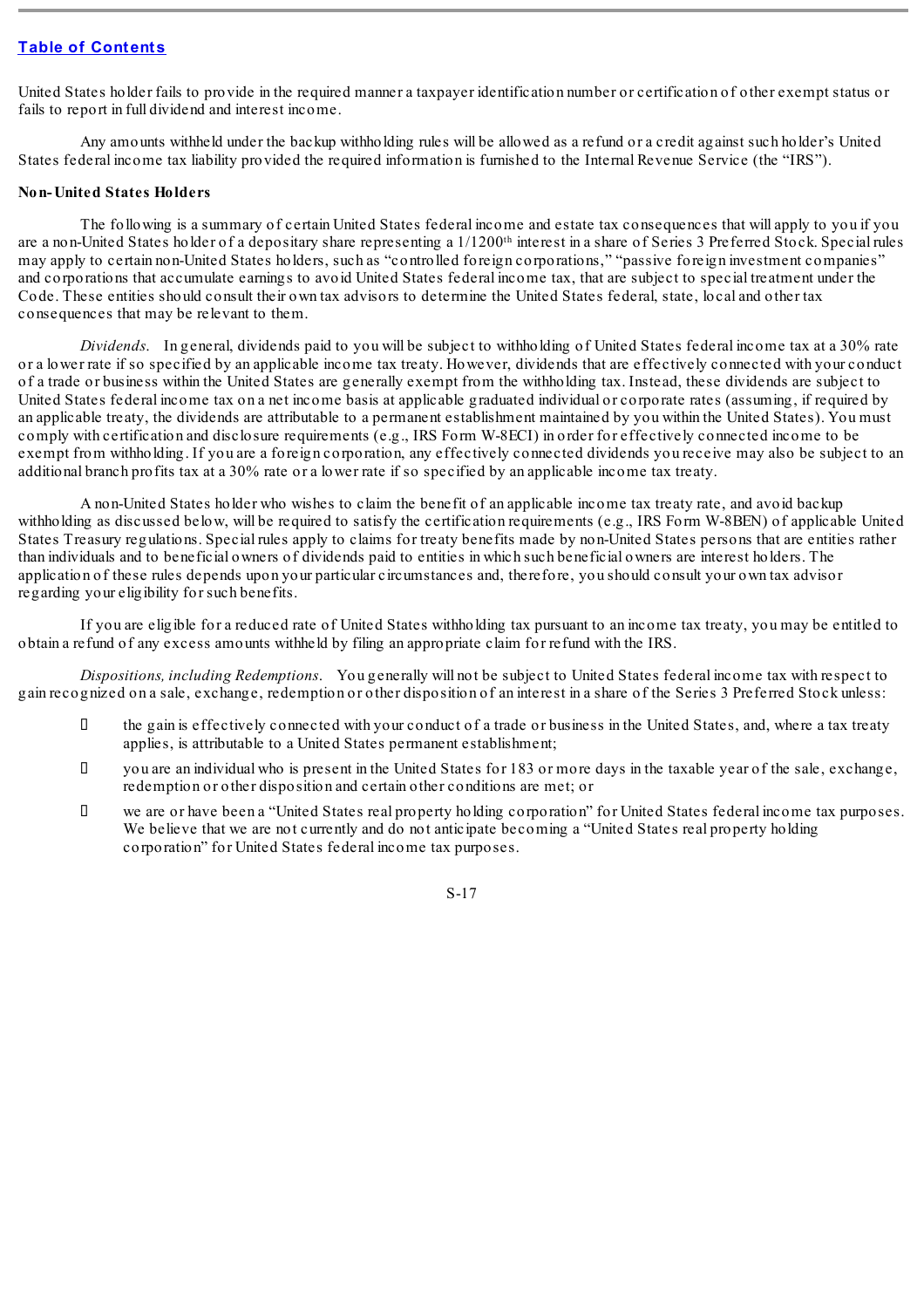In general, gain that is effectively connected with the conduct of a trade or business within the United States will be subject to the United States federal income tax imposed on net income on the same basis that applies to United States persons generally, and, for corporate non-United States holders and under some circumstances, the branch profits tax, but will not be subject to withholding. Non-United States holders should consult any applicable income tax treaties that may provide for different rules.

*United States Federal Estate Taxes*. If you are an individual, interests in shares of the Series 3 Preferred Stock owned by you at the time of your death will be included in your gross estate for United States federal estate tax purposes, unless an applicable treaty provides otherwise.

*Information Reporting and Backup Withholding*. We will be required to report annually to the IRS and to you the amount of dividends paid to you and any tax withheld from dividend payments made to you, regardless of whether withholding was required. We may make available to the tax authorities in the country in which you reside under the provisions of an applicable income tax treaty copies of the information returns reporting the dividends and withholding.

Backup withholding at the applicable statutory rate generally will apply to dividends paid to you unless you satisfy the certification requirements (e.g., by providing an IRS Form W-8BEN) of applicable United States Treasury regulations or otherwise establish an exemption.

Payment of the proceeds of a sale of an interest in a share of the Series 3 Preferred Stock to you within the United States or conducted through certain United States related financial intermediaries will be subject to both backup withholding and information reporting unless (1)(a) you certify under penalties of perjury that you are a non-United States holder (e.g., on an IRS Form W-8BEN) and (b) the payor does not have actual knowledge that you are a United States person or (2) you otherwise establish an exemption.

Any amounts withheld under the backup withholding rules may be allowed as a refund or credit against your United States federal income tax liability provided the required information is provided to the IRS.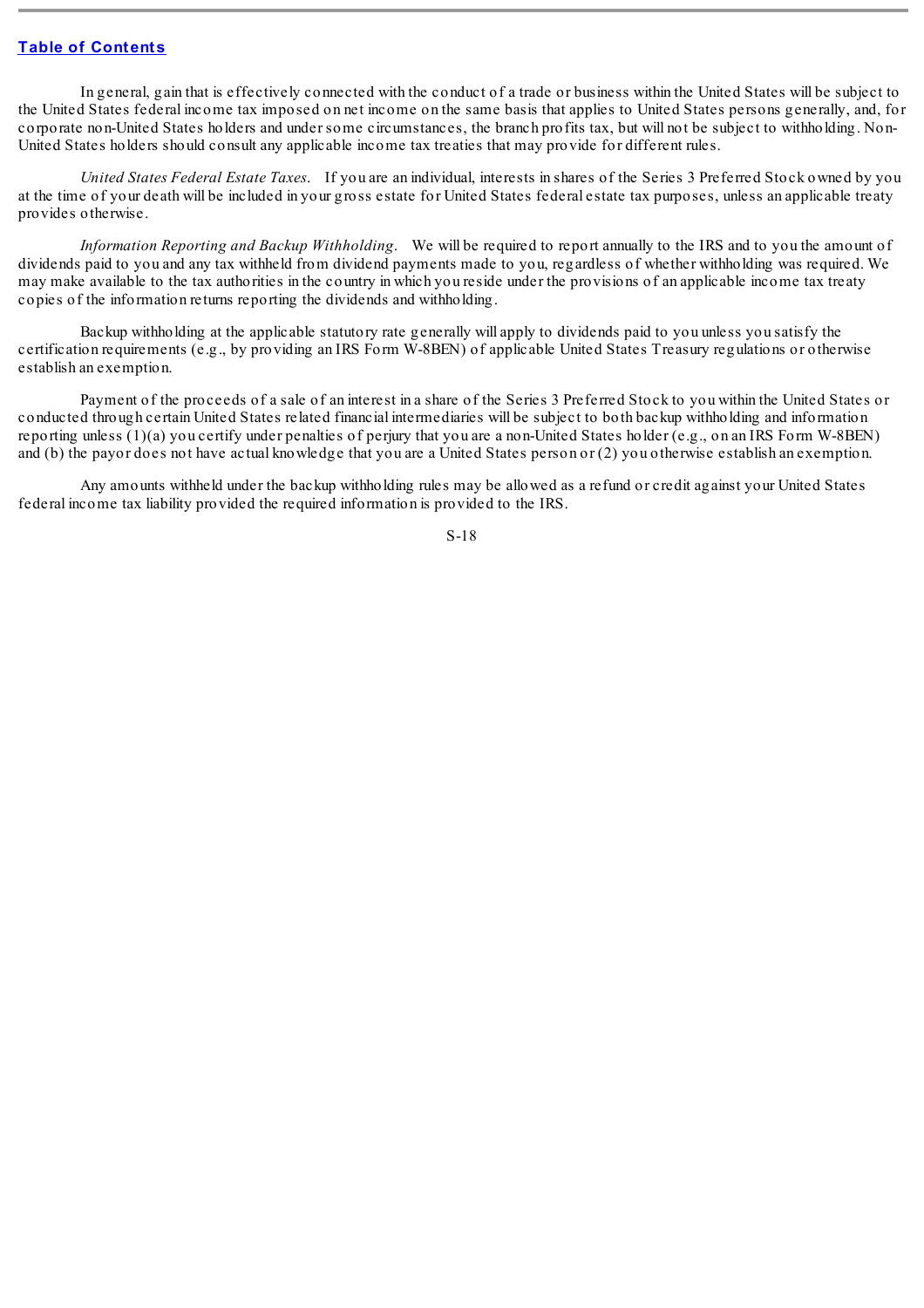### **WHERE YOU CAN FIND MORE INFORMATION**

<span id="page-19-0"></span>We file reports, proxy statements and other information with the SEC. Our SEC filings are available over the Internet at the SEC's website at http://www.sec.gov. The address of the SEC's Internet site is provided solely for the information of prospective investors and is not intended to be an active link. You may also read and copy any document we file at the SEC's public reference rooms at 100 F Street, N.E., Washington, D.C. 20549. Please call the SEC at 1-800-SEC-0330 for more information on the public reference rooms and their copy charges. You may also inspect our SEC reports and other information at the New York Stock Exchange, Inc., 20 Broad Street, New York, New York 10005.

We have filed a registration statement on Form S-3 with the SEC covering the depositary shares, the Series 3 Preferred Stock and other securities. For further information on us and the depositary shares, you should refer to our registration statement and its exhibits. The prospectus accompanying this prospectus supplement summarizes our restated certificate of incorporation and material provisions of contracts and other documents that we refer you to. Because the prospectus may not contain all the information that you may find important, you should review the full text of these documents. We have included copies of these documents as exhibits to our registration statement.

You should rely only on the information contained or incorporated by reference in this prospectus supplement and the accompanying prospectus. We have not, and the underwriters have not, authorized any other person to provide you with different information. If anyone provides you with different or inconsistent information, you should not rely on it. We are not, and the underwriters are not, making an offer to sell these securities in any jurisdiction where the offer or sale is not permitted.

You should assume that the information appearing in this prospectus supplement and the accompanying prospectus is accurate as of the date on the front cover of this prospectus supplement only. Our business, financial condition and results of operations may have changed since that date.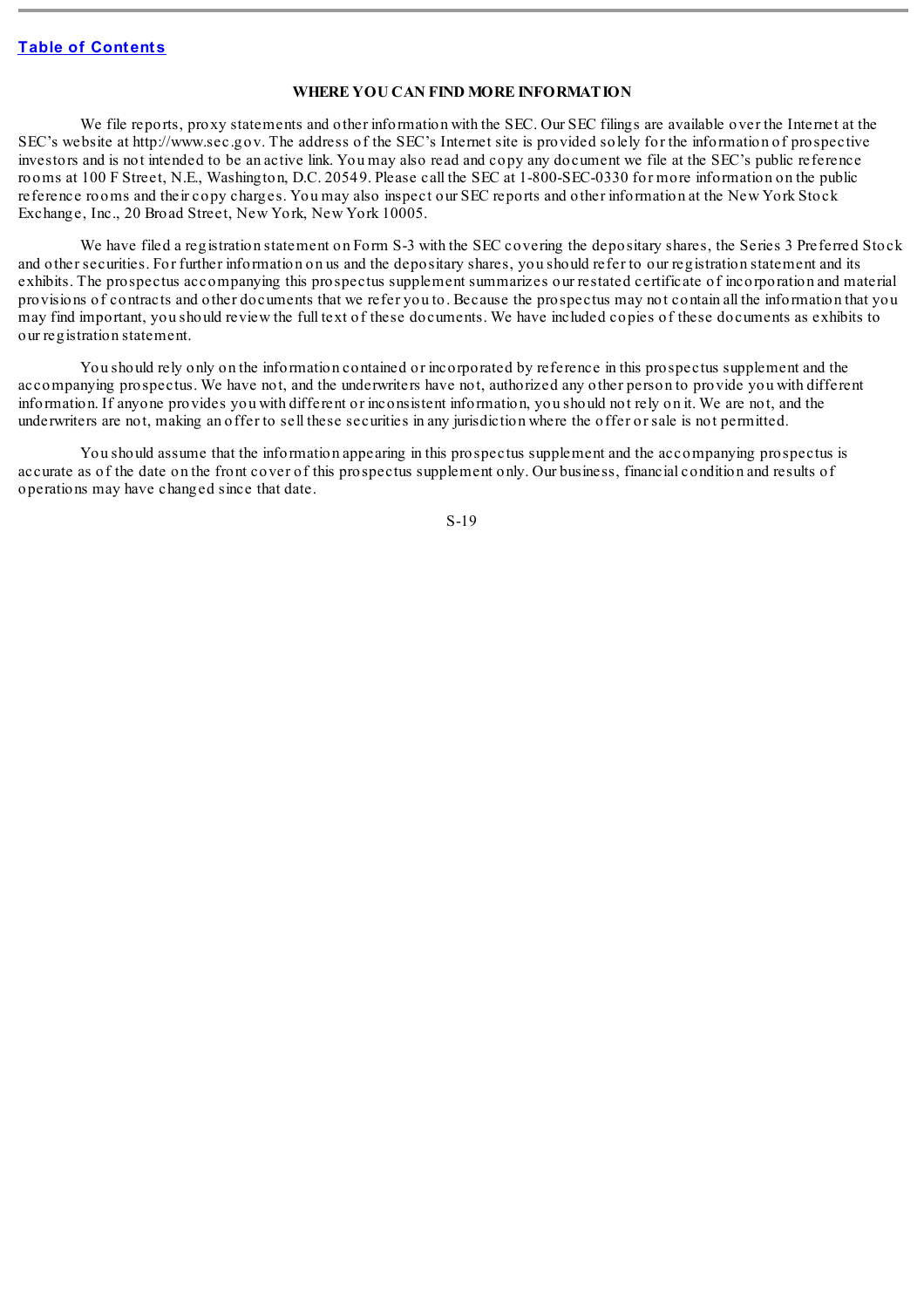### **UNDERWRITING**

<span id="page-20-0"></span>Subject to the terms and conditions set forth in an underwriting agreement, we have agreed to sell to each of the underwriters named below, and each of the underwriters, for whom Merrill Lynch, Pierce, Fenner & Smith Incorporated is acting as representative, has severally agreed to purchase the number of depositary shares, each representing a  $1/1200<sup>th</sup>$  ownership interest in a share of Series 3 Preferred Stock, set forth opposite its name below.

| Underwriter                                                      | Number of<br>Depositary Shares |
|------------------------------------------------------------------|--------------------------------|
| Merrill Lynch, Pierce, Fenner & Smith                            |                                |
| Incorporated                                                     | 4,912,000                      |
| Citigroup Global Markets Inc.                                    | 4,902,000                      |
| Morgan Stanley & Co. Incorporated                                | 4,902,000                      |
| UBS Securities LLC                                               | 4,902,000                      |
| Wacho via Capital Markets, LLC                                   | 4,902,000                      |
| Banc of America Securities LLC                                   | 750,000                        |
| Deutsche Bank Securities Inc.                                    | 750,000                        |
| Goldman, Sachs & Co.                                             | 1,500,000                      |
| J.P. Morgan Securities Inc.                                      | 750,000                        |
| Advest, Inc.                                                     | 90,000                         |
| A.G. Edwards & Sons, Inc.                                        | 90,000                         |
| Fifth Third Securities, Inc.                                     | 90,000                         |
| H&R Block Financial Advisors, Inc.                               | 90,000                         |
| Jefferies & Company, Inc.                                        | 90,000                         |
| KeyBanc Capital Markets, a division of McDonald Investments Inc. | 90,000                         |
| LaSalle Financial Services, Inc.                                 | 90,000                         |
| Oppenheimer & Co. Inc.                                           | 90,000                         |
| Piper Jaffray & Co.                                              | 90,000                         |
| RBC Dain Rauscher Inc.                                           | 90,000                         |
| Raymond James & Associates, Inc.                                 | 90,000                         |
| Charles Schwab & Co., Inc.                                       | 90,000                         |
| Wells Fargo Securities, LLC                                      | 90,000                         |
| BB&T Capital Markets, a division of Scott & String fellow, Inc.  | 40,000                         |
| Robert W. Baird & Co. Incorporated                               | 40,000                         |
| D.A. Davidson & Co.                                              | 40,000                         |
| Davenport & Company LLC                                          | 40,000                         |
| Do ley Securities, Inc.                                          | 40,000                         |
| Fixed Income Securities, LP                                      | 40,000                         |
| J.J.B. Hilliard, W.L. Lyons, Inc.                                | 40,000                         |
| <b>ING Financial Markets LLC</b>                                 | 40,000                         |
| Janney Montgomery Scott LLC                                      | 40,000                         |
| Legg Mason Wood Walker, Incorporated                             | 40,000                         |
| Morgan Keegan & Company, Inc.                                    | 40,000                         |
| Pershing LLC                                                     | 40,000                         |
| Southwest Securities, Inc.                                       | 40,000                         |
| B.C. Ziegler and Company                                         | 40,000                         |
| Total                                                            | 30,000,000                     |

In the underwriting agreement, the several underwriters have agreed, subject to the terms and conditions set forth therein, to purchase all the depositary shares offered hereby if any of the depositary shares are purchased. In the event of default by an underwriter, the underwriting agreement provides that, in certain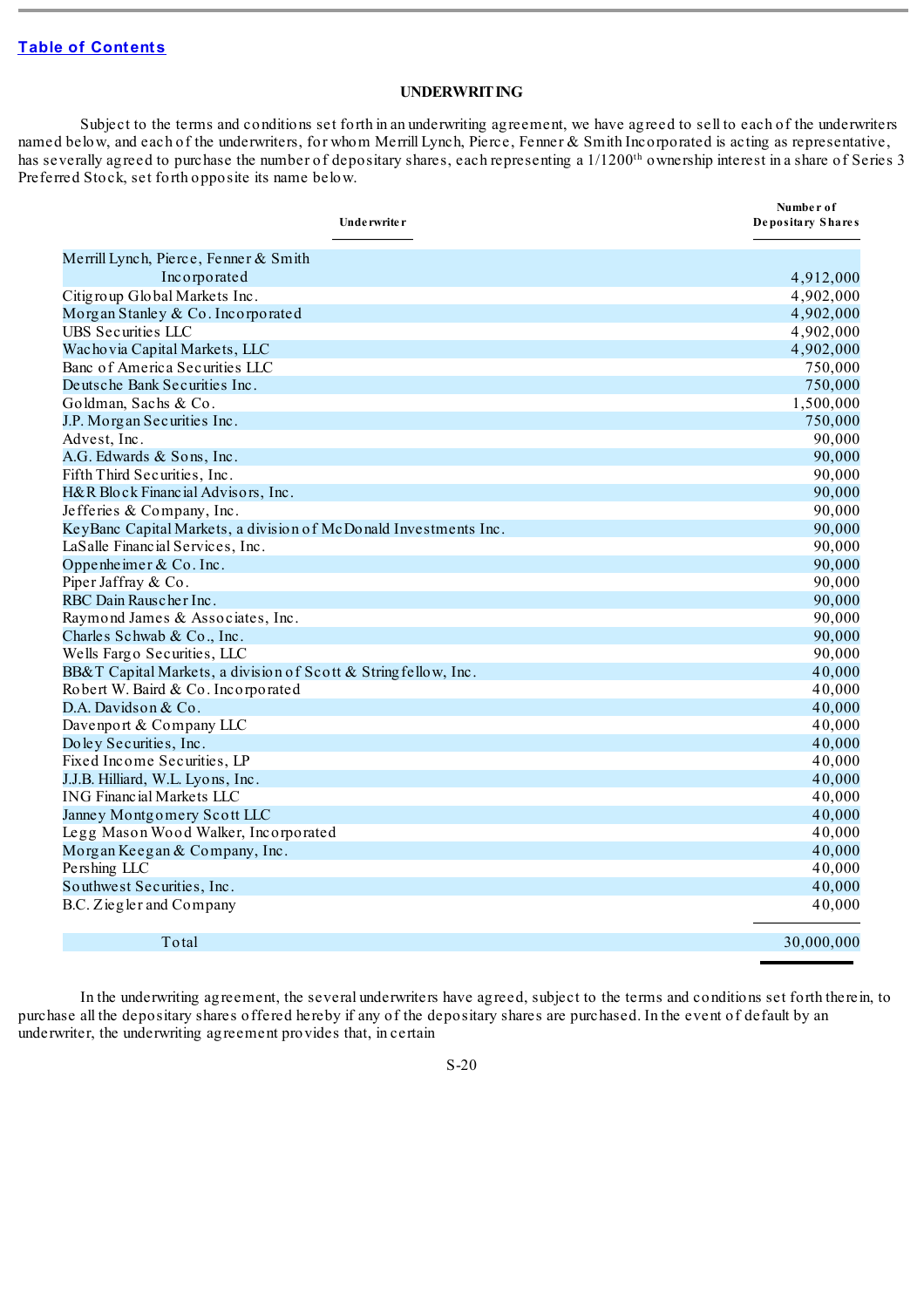circumstances, the purchase commitments of the nondefaulting underwriters may be increased or the underwriting agreement may be terminated.

The underwriters have advised ML&Co. that they propose initially to offer all or part of the depositary shares directly to the public at the offering price set forth on the cover page of this prospectus supplement and to certain dealers at such price less a concession not in excess of \$.50 per depositary share. After the initial public offering, the public offering price may be changed. The underwriters are offering the depositary shares subject to receipt and acceptance and subject to the underwriters' right to reject any order in whole or in part. Proceeds to be received by ML&Co. will be net of the underwriting discount and expenses payable by ML&Co. In no event will the underwriting discount received by any member of the National Association of Securities Dealers, Inc. ("NASD") exceed 8% of the aggregate principal amount of the offering.

ML&Co. has granted the underwriters an option exercisable for 30 days after the date hereof to purchase up to an additional 4,500,000 depositary shares to cover overallotments, if any, at the initial public offering price, less the underwriting discount. If the underwriters exercise this option, each of the underwriters will have a firm commitment, subject to certain conditions, to purchase a number of additional depositary shares proportionate to that underwriter's commitment as will be shown in the above table.

MLPF&S, a broker-dealer subsidiary of ML&Co., is a member of the NASD, and will participate in the distribution of the depositary shares. Accordingly, the offering of the depositary shares will conform to the requirements of Rule 2720 of the Conduct Rules of the NASD.

The underwriters are permitted to engage in certain transactions that stabilize the price of the depositary shares. These transactions consist of bids or purchases for the purpose of pegging, fixing or maintaining the price of the depositary shares.

If the underwriters create a short position in the depositary shares in connection with the offering, i.e., if they sell more depositary shares than are set forth on the cover page of this prospectus supplement, the underwriters may reduce that short position by purchasing the depositary shares in the open market. In general, purchases of a security for the purpose of stabilization or to reduce a short position could cause the price of the security to be higher than it might be in the absence of these purchases. "Naked" short sales are sales in excess of the underwriters' overallotment option or, where no overallotment option exists, sales in excess of the number of depositary shares an underwriter has agreed to purchase from the issuer. Neither ML&Co. nor the underwriters make any representation or prediction as to the direction or magnitude of any effect that the transactions described above may have on the price of the depositary shares. In addition, neither ML&Co. nor the underwriters make any representation that the underwriters will engage in these transactions or that these transactions, once commenced, will not be discontinued without notice.

In relation to each Member State of the European Economic Area (Iceland, Norway and Liechtenstein, in addition to the member states of the European Union) which has implemented the Prospectus Directive (each a "Relevant Member State"), each underwriter has represented and agreed that with effect from and including the date on which the Prospectus Directive is implemented in that Relevant Member State (the "Relevant Implementation Date") it has not made and will not make an offer of depositary shares to the public in that Relevant Member State prior to the publication of a prospectus in relation to the depositary shares which has been approved by the competent authority in that Relevant Member State or, where appropriate, approved in another Relevant Member State and notified to the competent authority in that Relevant Member State, all in accordance with the Prospectus Directive, except that it may, with effect from and including the Relevant Implementation Date, make an offer of depositary shares to the public in that Relevant Member State at any time:

 $\Box$  to legal entities which are authorised or regulated to operate in the financial markets or, if not so authorised or regulated, whose corporate purpose is solely to invest in securities;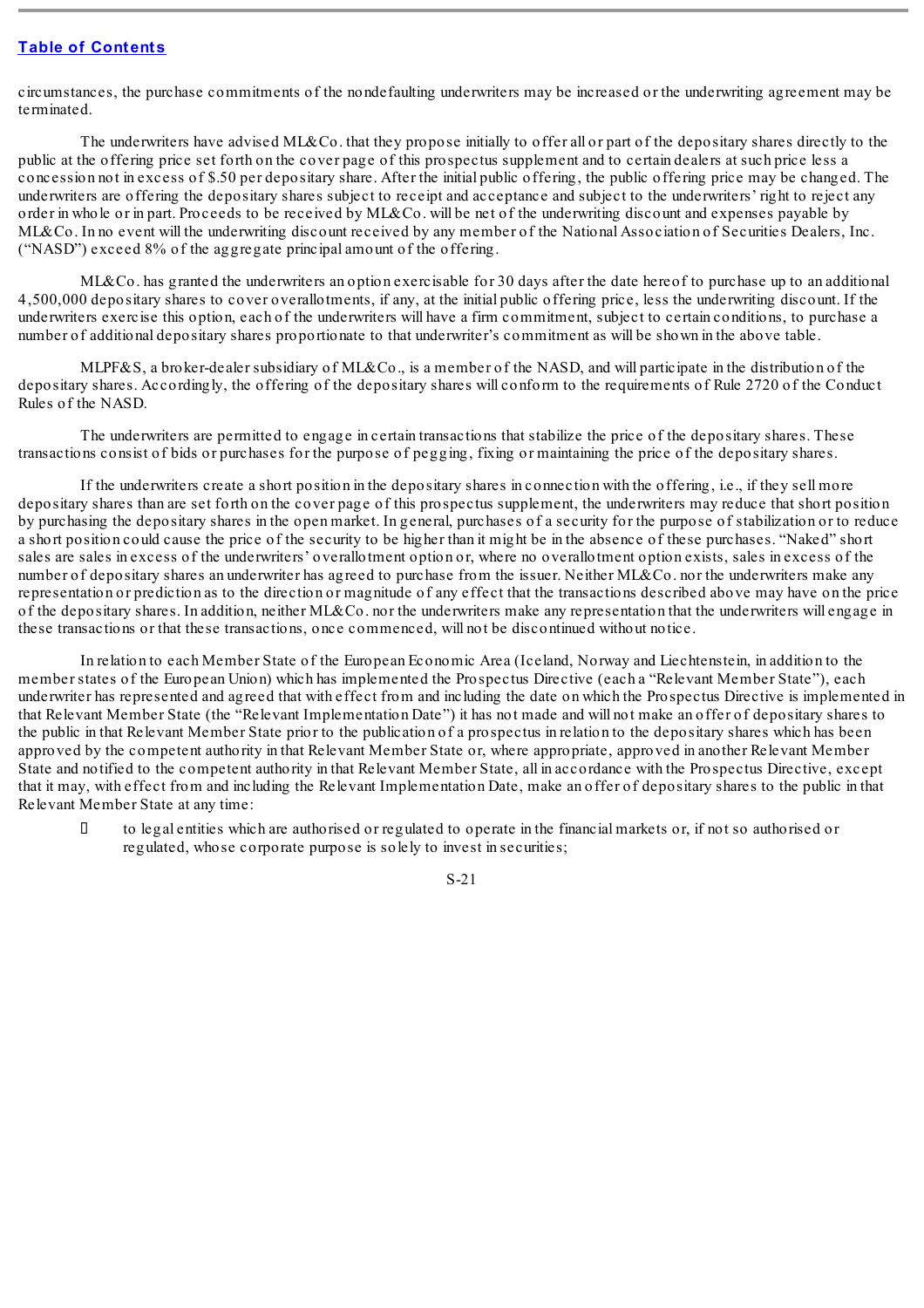- I to any legal entity which has two or more of (1) an average of at least 250 employees during the last financial year; (2) a total balance sheet of more than  $643,000,000$  and (3) an annual net turnover of more than  $650,000,000$ , as shown in its last annual or consolidated accounts; or
- $\Box$  in any other circumstances which do not require the publication by ML&Co. of a prospectus pursuant to Article 3 of the Prospectus Directive.

For the purposes of this provision, the expression an "offer of depositary shares to the public" in relation to any depositary shares in any Relevant Member State means the communication in any form and by any means of sufficient information on the terms of the offer and the depositary shares to be offered so as to enable an investor to decide to purchase or subscribe the depositary shares, as the same may be varied in that Relevant Member State by any measure implementing the Prospectus Directive in that Relevant Member State and the expression Prospectus Directive means Directive 2003/71/EC and includes any relevant implementing measure in each Relevant Member State.

Each underwriter has represented and agreed that:

(a) it has only communicated or caused to be communicated and will only communicate or cause to be communicated an invitation or inducement to engage in investment activity (within the meaning of Section 21 of the Financial Services and Markets Act 2000 (the "FSMA")) received by it in connection with the issue or sale of the depositary shares in circumstances in which Section 21(1) of the FSMA does not apply to ML&Co.; and

(b) it has complied and will comply with all applicable provisions of the FSMA with respect to anything done by it in relation to the depositary shares in, from or otherwise involving the United Kingdom.

Subject to obtaining the approval of the NYSE, MLPF&S in the course of its business as a broker-dealer may engage in market-making transactions in the depositary shares. MLPF&S may use this prospectus supplement and the accompanying prospectus for offers and sales related to any market- making transactions. MLPF&S may act as principal or agent in these transactions, and the sales will be made at prices related to prevailing market prices at the time of sale.

The underwriters may not confirm sales to any account over which they exercise discretionary authority without the prior written approval of the customer.

Application will be made to list the depositary shares on the NYSE. If approved for listing, trading of the depositary shares on the NYSE is expected to commence within a 30-day period after the initial delivery of the depositary shares.

We expect the delivery of the depositary shares will be made against payment therefor on or about the fifth business day following the date of this prospectus supplement (this settlement cycle being referred to as "T+5"). Under Rule 15c6-1 of the Securities Exchange Act of 1934, as amended, trades in the secondary market generally are required to settle in three business days after the date the securities are priced, unless the parties to any such trade expressly agree otherwise. Accordingly, purchasers who wish to trade the depositary shares on the date of pricing or on the next succeeding business day will be required, by virtue of the fact that the depositary shares willsettle in T+5, to specify an alternative settlement cycle at the time of any such trade to prevent a failed settlement. Those purchasers should also consult their own advisors in this regard.

We have agreed to indemnify the underwriters against, or contribute to payments that the underwriters may be required to make in respect of, certain liabilities, including liabilities under the Securities Act of 1933, as amended ("Securities Act").

The underwriters may engage in transactions with and perform services for ML&Co. in the ordinary course of business.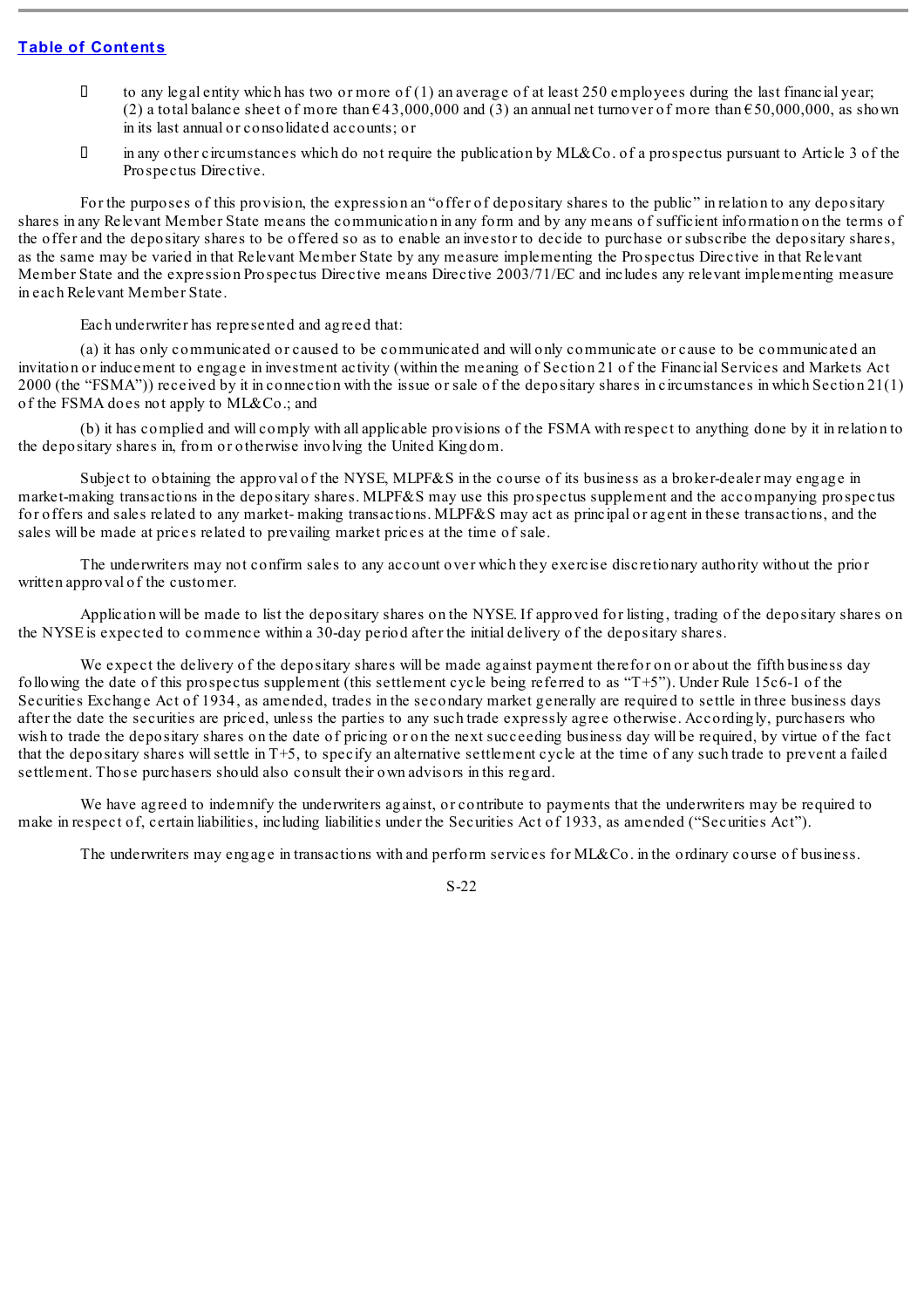#### **VALIDITY OF THE SECURITIES**

<span id="page-23-0"></span>The validity of the Series 3 Preferred Stock and the depositary shares will be passed upon for ML&Co. by Sidley Austin Brown & Wood LLP, New York, New York. The validity of the Series 3 Preferred Stock and the depositary shares will be passed upon for the underwriters by Sullivan & Cromwell LLP, New York, New York.

#### **EXPERTS**

<span id="page-23-1"></span>The consolidated financial statements, the related financial statement schedule, and management's report on the effectiveness of internal control over financial reporting incorporated in the prospectus supplemented by this prospectus supplement by reference from Merrill Lynch & Co., Inc.'s Annual Report on Form 10-K for the year ended December 31, 2004 have been audited by Deloitte & Touche LLP, an independent registered public accounting firm, as stated in their reports, which are incorporated herein by reference, and have been so incorporated in reliance upon the reports of such firm given upon their authority as experts in accounting and auditing.

With respect to the unaudited interim condensed consolidated financial information for the three-month periods ended April 1, 2005 and March 26, 2004, the three-month and six-month periods ended July 1, 2005 and June 25, 2004 and the three-month and ninemonth periods ended September 30, 2005 and September 24, 2004 which is incorporated herein by reference, Deloitte & Touche LLP, an independent registered public accounting firm, have applied limited procedures in accordance with the standards of the Public Company Accounting Oversight Board (United States) for reviews of such information. However, as stated in their reports included in Merrill Lynch & Co., Inc.'s Quarterly Reports on Form 10-Q for the quarters ended April 1, 2005, July 1, 2005 and September 30, 2005 and incorporated by reference herein, they did not audit and they do not express opinions on that interim financial information. Accordingly, the degree of reliance on their reports on such information should be restricted in light of the limited nature of the review procedures applied. Deloitte & Touche LLP are not subject to the liability provisions of Section 11 of the Securities Act of 1933 for their reports on the unaudited interim condensed consolidated financial information because those reports are not "reports" or a "part" of the registration statement prepared or certified by an accountant within the meaning of Sections 7 and 11 of the Act.